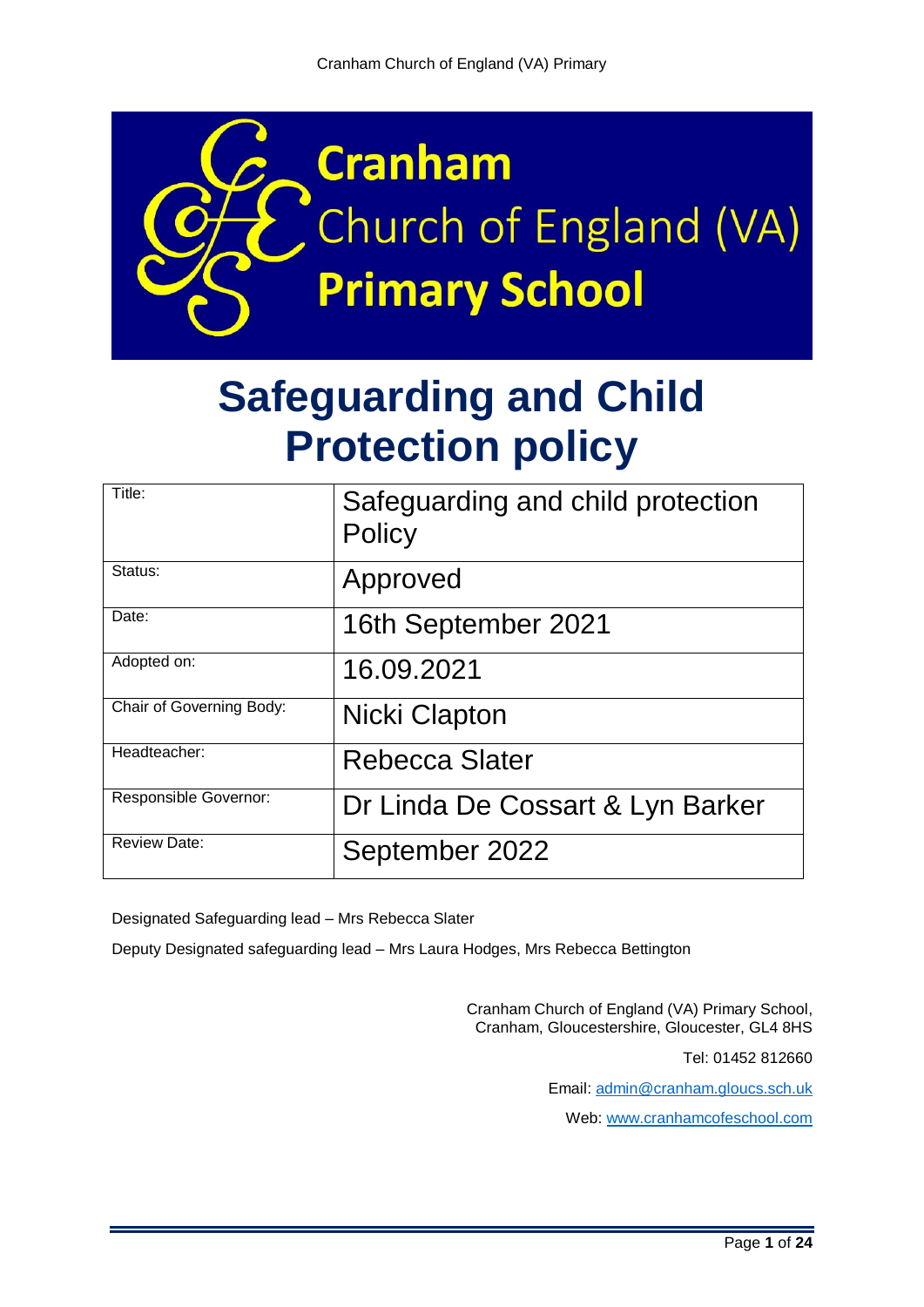# <span id="page-1-0"></span>**CONTENTS**

| Procedure covering alleged child abuse by members of staff - including supply or agency workers, |  |
|--------------------------------------------------------------------------------------------------|--|
|                                                                                                  |  |
|                                                                                                  |  |
|                                                                                                  |  |
| Reflective<br>. 9                                                                                |  |
|                                                                                                  |  |
|                                                                                                  |  |
| Listening to the voice of the                                                                    |  |
|                                                                                                  |  |
|                                                                                                  |  |
| Contribution to child protection through the curriculum  10                                      |  |
| Working with parents (including in the case of school closures) 11                               |  |
|                                                                                                  |  |
|                                                                                                  |  |
|                                                                                                  |  |
|                                                                                                  |  |
| SAFEGUARDING TERMS OF REFERENCE FOR HEAD TEACHER AND DESIGNATED                                  |  |
|                                                                                                  |  |
|                                                                                                  |  |
|                                                                                                  |  |
|                                                                                                  |  |
|                                                                                                  |  |
|                                                                                                  |  |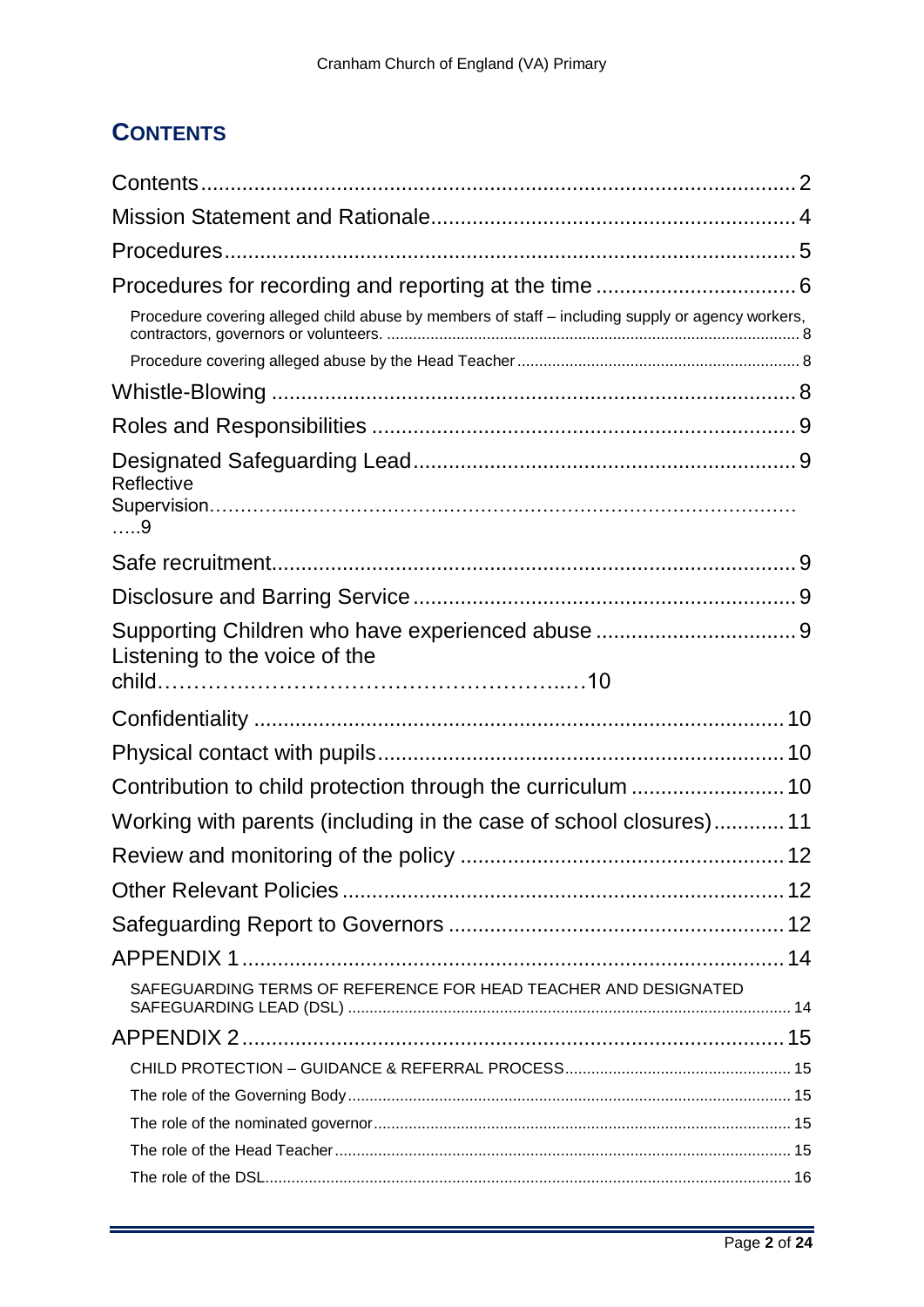<span id="page-2-0"></span>

| 24     |  |  |
|--------|--|--|
| Mental |  |  |
| Health |  |  |
| . 47   |  |  |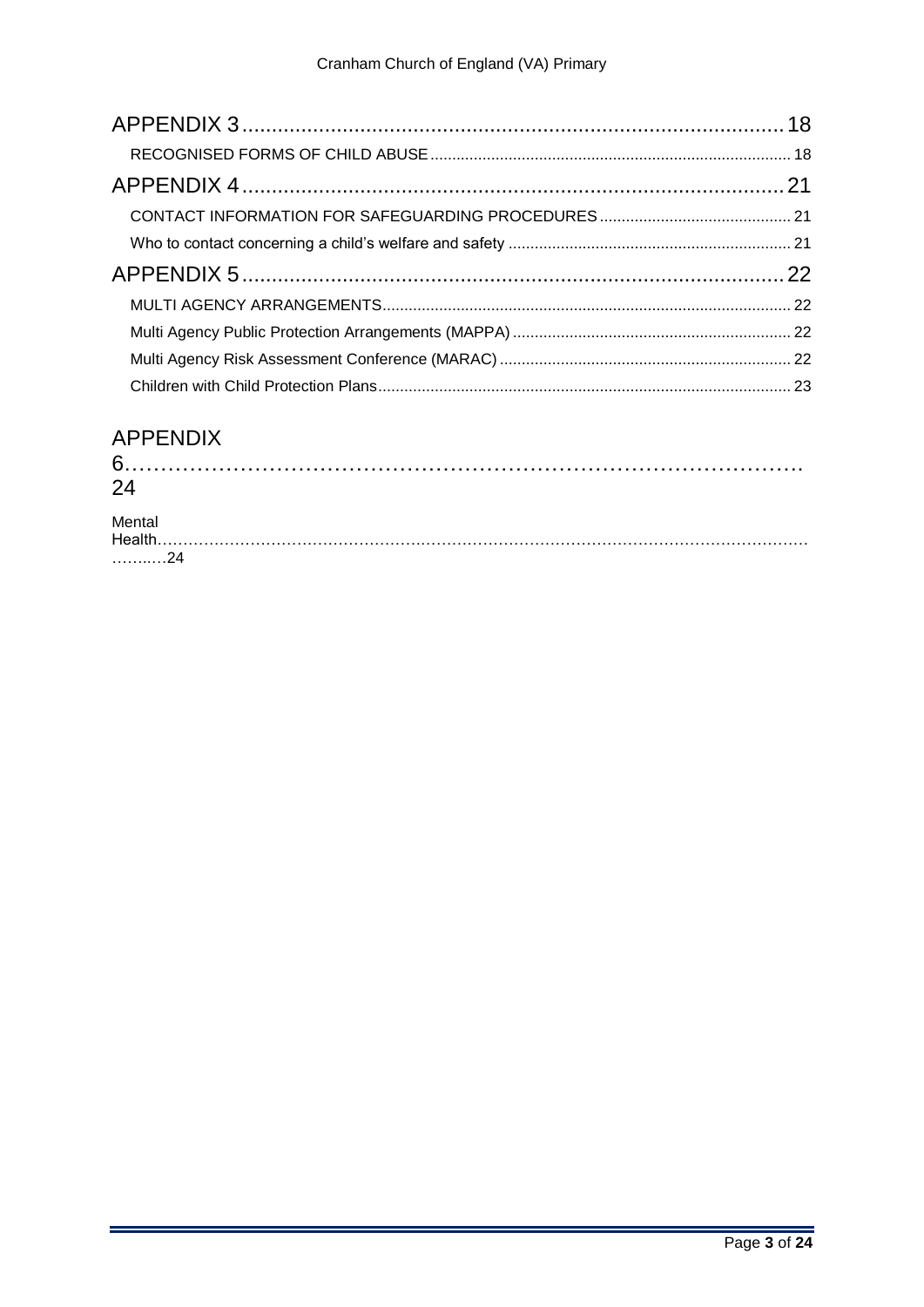

# **MISSION STATEMENT AND RATIONALE**

Cranham Church of England (VA) Primary School fully recognises its responsibilities for safeguarding and protecting the children in its care. Our policy applies to all staff, governors and volunteers working in the school.

The governing body understands that they hold strategic leadership responsibility for the school's safeguarding arrangements. The head teacher and the governors are very clear that safeguarding and child protection should be accorded the highest of priorities and needs to be integral to the work of the school.

Staff members are advised to maintain an attitude of **'it could happen here'** where safeguarding is concerned and **always to keep the best interests of the child at the forefront of their minds.**

There are five main elements to our policy:

- 1. Ensuring we practice safe recruitment in line with Government guidance by using at least one accredited recruiter on all interview panels and by checking the suitability of staff and volunteers to work with children and ensuring any unsuitable behaviour is reported and managed using the Allegations Management procedures.
- 2. Raising awareness of child protection issues and equipping children with the skills needed to keep them safe.
- 3. Developing, and then implementing procedures for identifying and reporting cases, or suspected cases, of abuse by logging welfare concerns and referring to the Children's Practitioner Advice line.
- 4. Supporting pupils who have been abused in accordance with his/her agreed child protection plan.
- 5. Establishing a safe environment in which children can learn and develop.

All staff should ensure that the needs and safety of the child are at the centre of any decision they may need to take.

We recognise that because of the day to day contact with children, school staff are well placed to observe the outward signs of abuse and any deterioration in mental health (see Appendix 7). The school will therefore:

- Establish and maintain an environment where children feel secure, are encouraged to talk, and are listened to.
- Ensure children know that there are adults in the school whom they can approach if they are worried.
- Carry out Pupil surveys each year to ensure that the children's experience matches with the above statements, and to identify any concerns that children have about their own safety.
- Include opportunities in the Personal, Social and Health Education (PSHE) curriculum for children to develop the skills they need to recognise and stay safe from abuse.
- Include opportunities across the curriculum and through Collective Worship to develop children's awareness of how to keep their body and mind healthy.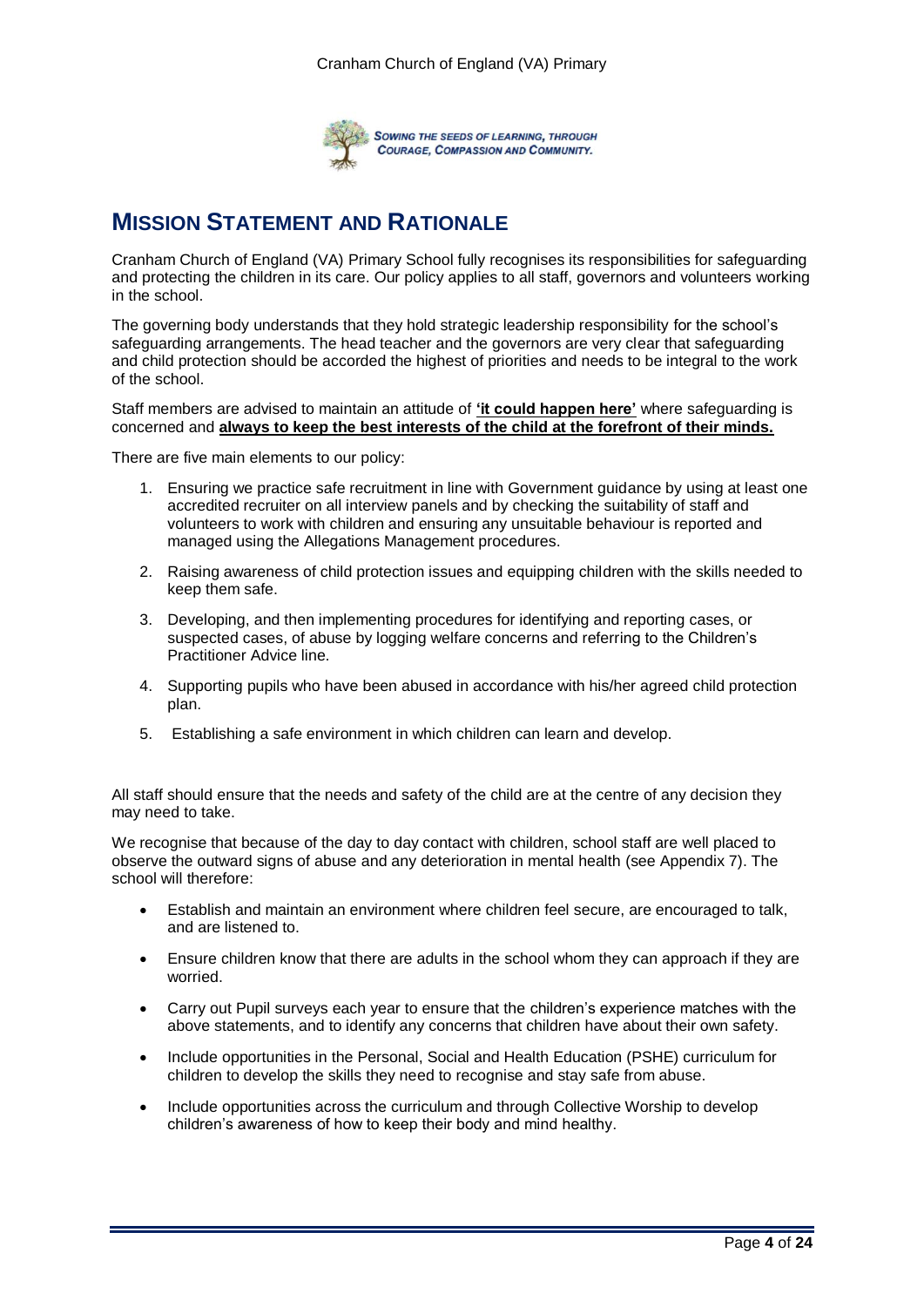# <span id="page-4-0"></span>**PROCEDURES**

Where a staff member has concerns about a child, they will make a decision on how to act, this should involve a conversation with DSL about what action to take, including whether a referral needs to be made. However, any member of staff can make a referral to social services.

If the staff member believes a child is in immediate danger or at risk of harm and they make a referral to the children's social care and/or the police immediately, they should inform the DSL as soon as possible. All concerns, discussions and decisions made, and the reasons for the decisions, should be recorded in writing through the school's My Concern system.

Where a teacher discovers a case of Female Genital Mutilation (FGM) to a girl under the age of 18, they have a specific legal duty to act and should report this to the police. Staff are also aware that up-skirting is now a criminal offense and any issue relating to images of this kind should be referred to social care and/or the police.

Referrals are made by completing a Multi-Agency Referral Form (MARF), which is submitted through the Gloucestershire Children's services portal. However, when a child is at immediate risk the Multi Agency Safeguarding Hub (MASH) team should be contacted on 01452 426565 (option 1). See the image below. This flow chart and the Social care team response process is described further at the following link:

[child-protection-process-flowchart-new-layout.pdf \(gloucestershire.gov.uk\)](https://www.gloucestershire.gov.uk/media/2106284/child-protection-process-flowchart-new-layout.pdf)



# **Child Protection Process**

| <b>Professional has concerns</b>                                                                                                                                                                                                               |  |
|------------------------------------------------------------------------------------------------------------------------------------------------------------------------------------------------------------------------------------------------|--|
| If a professional has a concern about a child, or unborn baby, then follow the General Procedures provided<br>ı                                                                                                                                |  |
| <b>Consultation with Supervisor</b>                                                                                                                                                                                                            |  |
| Professional discusses concerns with supervisor or Designated Safeguarding Lead to decide next steps<br>ı                                                                                                                                      |  |
| <b>Discussion with Parents</b>                                                                                                                                                                                                                 |  |
| Professional discusses concerns with parent/ carers of the child and explains what steps they will take next<br>(if this does not put the child at further risk or affect a police investigation)                                              |  |
| <b>MASH</b>                                                                                                                                                                                                                                    |  |
| Where there are urgent concerns, professional contacts Gloucestershire MASH on 01452 426565 (option 3)                                                                                                                                         |  |
| Seeking advice from Children's Social Care                                                                                                                                                                                                     |  |
| If you work with children and families and have safeguarding concerns which are not of an urgent nature<br>and would like a conversation to consider threshold and planning, please contact the Community Social<br>Work Team on 01452 426263. |  |
| Alternatively, if you ring 01452 426565 and select option 2, you will be transferred to the Early Help service<br>for their response. However, where possible, please contact the Community Social Work team in the first<br>instance.         |  |
|                                                                                                                                                                                                                                                |  |

#### Making a Request for Service to Children's Social Care

Unless there are urgent concerns, professional completes a Multi Agency Referral Form (MARF). This is passed on to a social work team and the caller will be contacted by a social worker within 24 hours (unless there are immediate risks in which case the professional will be put through to a social work team straight away). The social work team will discuss whether the referral is appropriate and what action can/ will be taken. Please use the Gloucestershire Children's Services Portal to submit a MARF.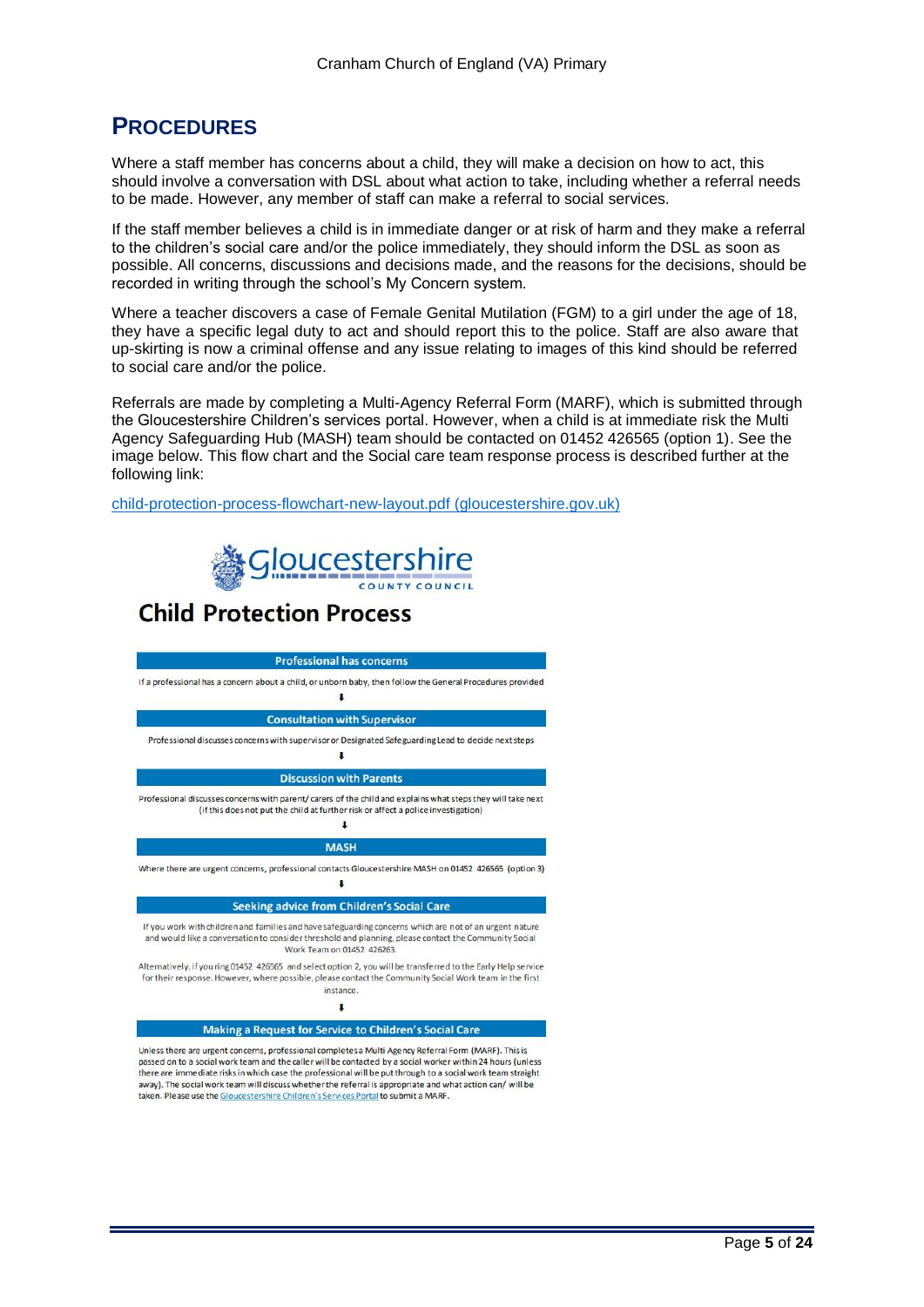### <span id="page-5-0"></span>**PROCEDURES FOR RECORDING AND REPORTING AT THE TIME**

Staff should make brief notes at the time or immediately after the relevant incident or conversation to assist in submitting a concern onto My Concern as soon as they are able. Staff members should note the:

- date and time of disclosure/incident observed;
- place and context of disclosure or concern;
- facts they need to report, using the child's own words; and
- report to the Designated Safeguarding Lead immediately.

A complete set of Gloucestershire's Child Protection Policy and Procedures which staff must comply with can be found at: [https://www.proceduresonline.com/swcpp/gloucestershire/index.html#](https://www.proceduresonline.com/swcpp/gloucestershire/index.html)

We will follow these procedures and take account of guidance issued by the Department for Education to:

 Ensure we have a designated senior person for safeguarding (child protection) who has received appropriate training and support for this role.

The Head Teacher is currently the Designated Safeguarding Lead (DSL). In the absence of the Head Teacher, there are two Deputy DSL's to assume this responsibility (the ultimate lead responsibility for safeguarding and child protection remains with the Designated Safeguarding Lead). During term time the DSL and or the deputies will always be available during school hours for all staff to discuss any safeguarding concerns. If both members of staff are off site, this can be by mobile phone. If a child is in immediate danger or at risk of harm a referral should be made to children's social care and /or the police immediately. Anyone can make a referral. Where referrals are not made by the DSL, they should be informed as soon as possible that a referral has been made.

- Carry out annual safeguarding training, including updates and reminders for all staff. Continue to update staff throughout the year, and include safeguarding as a standing agenda item for meetings with staff, and Full Governing Body meetings.
- If a teacher in the course of their work in the profession discovers that act of Female Genital Mutilation appears to have been carried out on a girl under the age of 18 the teacher has a legal duty to act and should report this to the police.
- Ensure we have a nominated governor responsible for child protection who has received appropriate training.
- Ensure that all new staff receive safeguarding training as part of their induction training and have an induction pack. Induction must include being introduced to the DSL and deputy DSL's. The behaviour policy must be shared with all new staff as soon as possible.
- Ensure that staff and regular visitors are entered on the Single Central Record.
- Ensure every member of staff (including temporary and supply staff and volunteers) and governing body knows the name of the designated senior person responsible for child protection and their role.
- Ensure that all staff and governors have read Part 1 and Annex B of Keeping Children Safe in Education 2021 (KCSiE 2021).

The governors recognise that they may have some direct contact with children through monitoring activities, and therefore have made the decision to read both relevant sections.

- Ensure all staff and volunteers understand their responsibilities and are alert to the signs of abuse and responsible for referring any concerns to the designated senior person for child protection.
- Ensure that parents have an understanding of the responsibility placed on the school and staff for child protection by setting out its obligations in the school prospectus.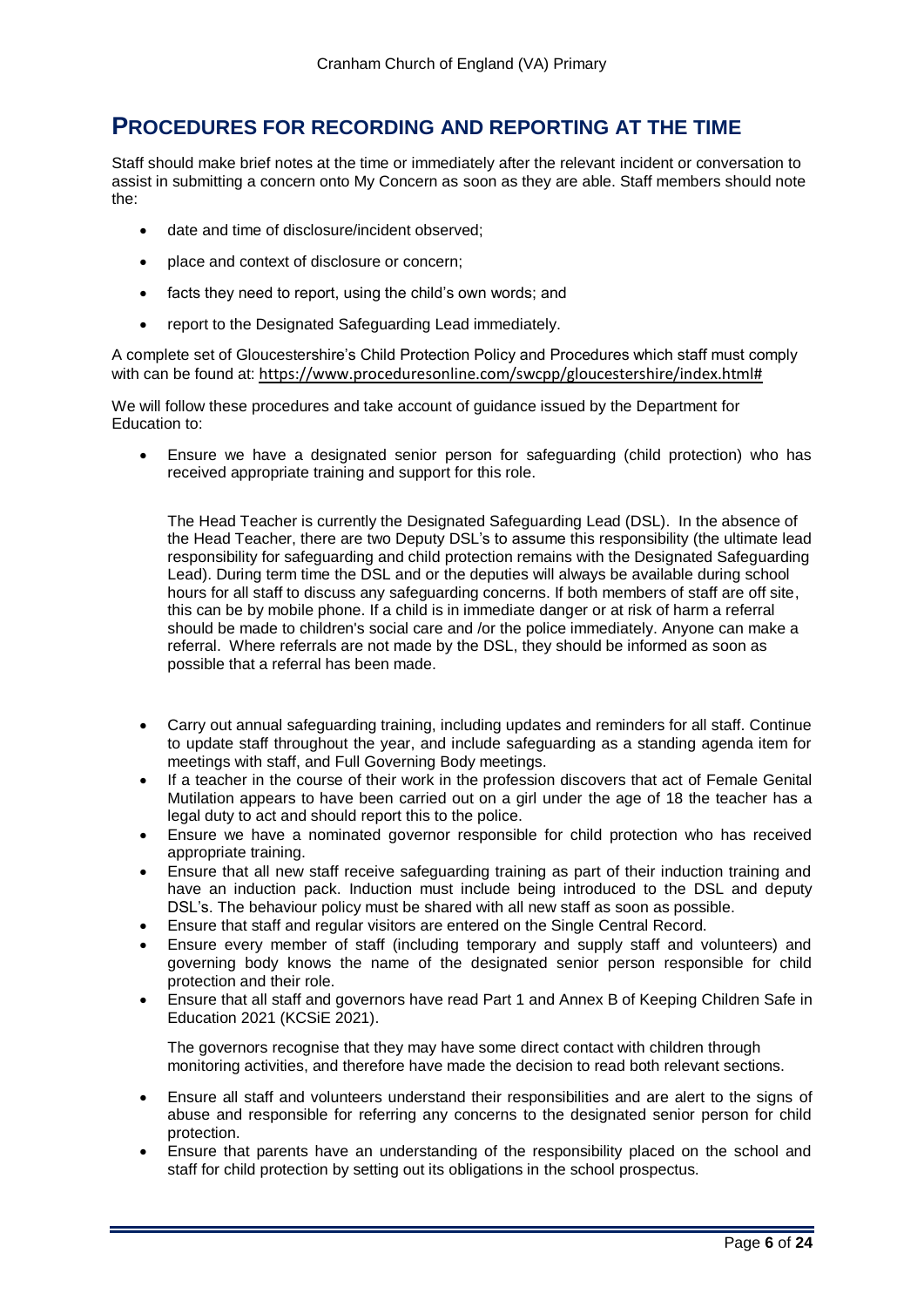- Notify the relevant social worker if there is an unexplained absence of more than two days of a pupil who has a child protection plan (previously known as being on the child protection register).
- Take care to ensure that safeguarding procedures are in place in regard to Children Missing Education, where possible (see the relevant policy). Ensure that communication with external agencies is effective for these children.
- Develop effective links with relevant agencies and co-operate as required with their enquiries regarding child protection matters including attendance at child protection conferences and core groups.
- Keep records of concerns about children, even where there is no need to refer the matter immediately.
- Ensure all records are kept securely.
- Develop and then follow procedures where an allegation is made against a member of staff or volunteer including supply or agency workers, contractors or governors.
- Ensure safe recruitment practices are always followed.

# **Online Safety Procedures**

- Ensure that appropriate filters are in place whilst being careful that 'over blocking' does not lead to unreasonable restrictions as to what children can be taught.
- Plan and teach sessions that address the four key concerns:
- Content harmful content that children may be exposed to when online.
- Contact possible harmful interaction with other users.
- Conduct inappropriate behaviour by children that could increase their risk of harm.
- Commerce risks including financial scams and online gambling.

# <span id="page-6-0"></span>**Peer on Peer Abuse Procedures**

At Cranham C of E school we have a zero tolerance policy on peer on peer abuse, and we take steps to minimise the risk of this occurring. This includes exploring potential issues with the children through our PSHE programme, ensuring appropriate supervision throughout the school day and parent workshops on relevant topics. Should this type of abuse occur, it is tackled in line with the behaviour and anti-bullying policies. We understand that this abuse can take many forms including, but not limited to:

- bullying (including cyberbullying, prejudice-based and discriminatory bullying);
- physical abuse which can include hitting, kicking, shaking, biting, hair pulling, or otherwise causing physical harm;
- sexual violence and sexual harassment;
- consensual and non-consensual sharing of nude and semi-nude images and/or videos;
- up-skirting (which is a criminal offence)
- initiation/hazing type violence and rituals

Incidents of Peer on Peer abuse are recorded on My Concern, and we set clear boundaries to prevent further incidents. The parents of all children involved are contacted, and we plan for review opportunities to ensure the issue does not re-occur.

# **Procedure covering alleged child abuse by members of staff – including supply or agency workers, contractors, governors or volunteers.**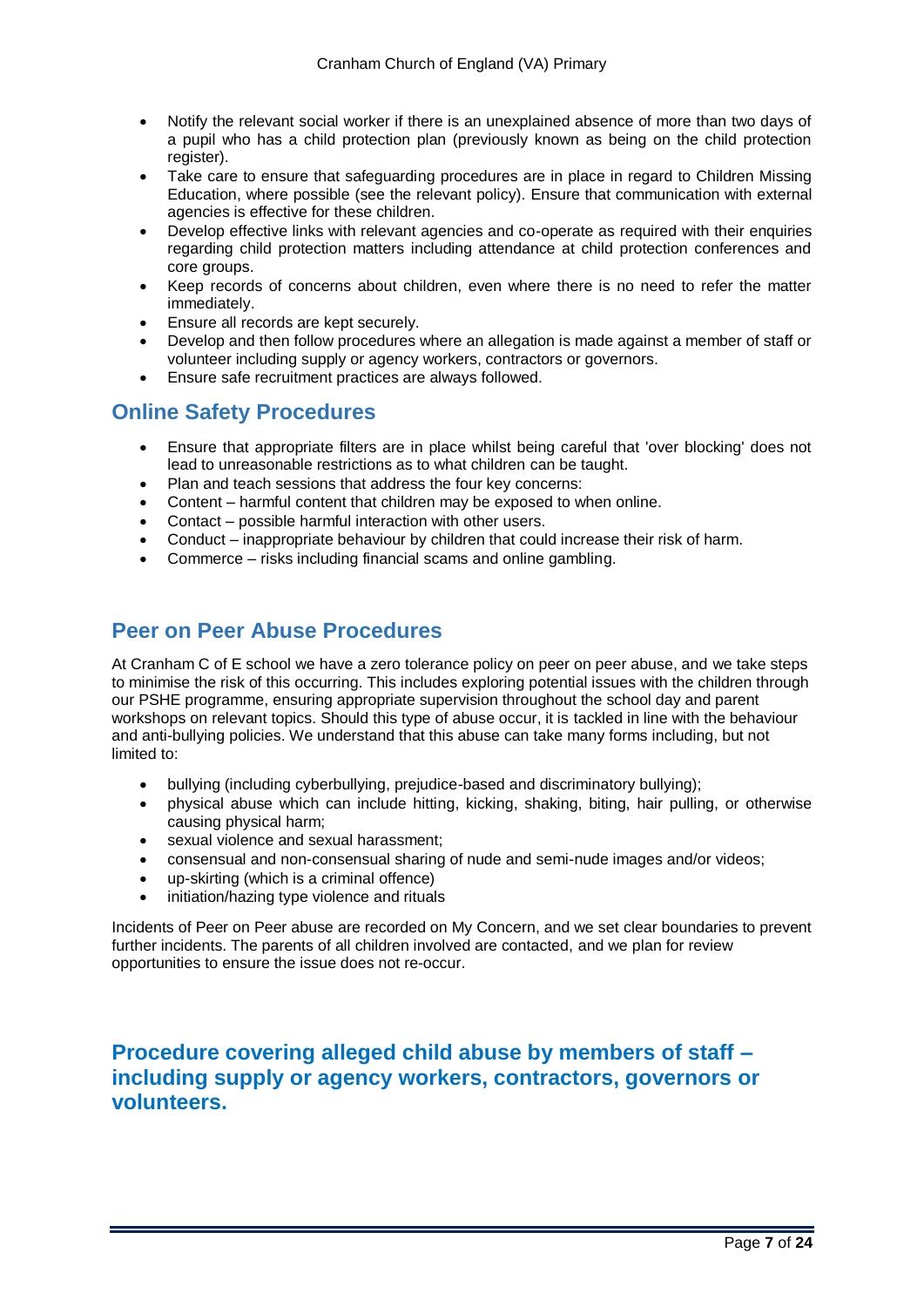If an allegation has been made against a member of staff, the Government's Allegations Management Procedures (from Working Together 2018) must be implemented. This document can be found in the Head Teacher's Office or can be downloaded from:

[Working Together to Safeguard Children 2018 \(publishing.service.gov.uk\)](https://assets.publishing.service.gov.uk/government/uploads/system/uploads/attachment_data/file/942454/Working_together_to_safeguard_children_inter_agency_guidance.pdf)

The designated person should immediately contact the Head Teacher, Chair of Governors and governor with responsibility for safeguarding, who must in turn contact the Local Authority Designated Officer for Allegations (LADO) Nigel Hatton on 01452 426994 for an initial discussion. The head teacher is likely to become the case manager and will be focused on the two following aspects:

**Looking after the welfare of the child** - the designated safeguarding lead is responsible for ensuring that the child is not at risk and referring cases of suspected abuse to the local authority children's social care as described in Part one of this guidance.

**Investigating and supporting the person subject to the allegation** - the case manager should discuss with the LADO, the nature, content and context of the allegation, and agree a course of action. If necessary, the Head Teacher, Local Authority Designated Officer, Social Worker representatives of the Safeguarding Children Service, HR and Police will then convene a Strategy Meeting urgently to plan any further appropriate action. The setting should not carry out an investigation until this meeting has taken place in case the allegation meets the criminal threshold.

All documentation in relation to allegations will be permanently held within school. As is outlined in KCSIE 2021, allegations fall into two categories: those that meet the harms threshold and those that do not meet this threshold, termed low level concerns.

At Cranham C of E school we promote a culture in which all concerns about adults (including allegations that do not meet the harms threshold) are shared responsibly with the right person, then recorded and dealt with appropriately. Our intention is to encourage an open and transparent culture; to help us to identify concerning, problematic or inappropriate behaviour early; minimise the risk of abuse; and ensure that adults working in or on behalf of the school are clear about professional boundaries and act within these boundaries, and in accordance with our ethos and values.

### <span id="page-7-0"></span>**Procedure covering alleged abuse by the Head Teacher**

If the complaint has been made against the Head Teacher, the Deputy DSL or whoever is making the complaint should contact the Governor with Child Protection responsibilities or the Chair of Governors who in turn should immediately contact the Local Authority Designated Officer for Allegations (LADO) Nigel Hatton on 01452 426994. Care should be taken to ensure that other staff and governors are only informed if necessary, as it is important to ensure enough governors are able to participate in a disciplinary process should this be required.

# <span id="page-7-1"></span>**WHISTLE-BLOWING**

The school has a Whistle-blowing policy in place. Staff are reminded that they have a duty to report any matters which cause them concern relating to the School's safeguarding policies, procedures and practises. Any such concerns may be raised with the Head teacher or Chair of Governors in order for concerns to be addressed and practises improved. Staff who do not consider this the appropriate course or who are not satisfied with the result of taking such action should follow the procedures laid down in the *Code of Conduct and Confidential Reporting Procedures (whistle-blowing) for Employees in Education Establishments* issued by Gloucestershire County Council

# <span id="page-7-2"></span>**ROLES AND RESPONSIBILITIES**

Please see Appendix 1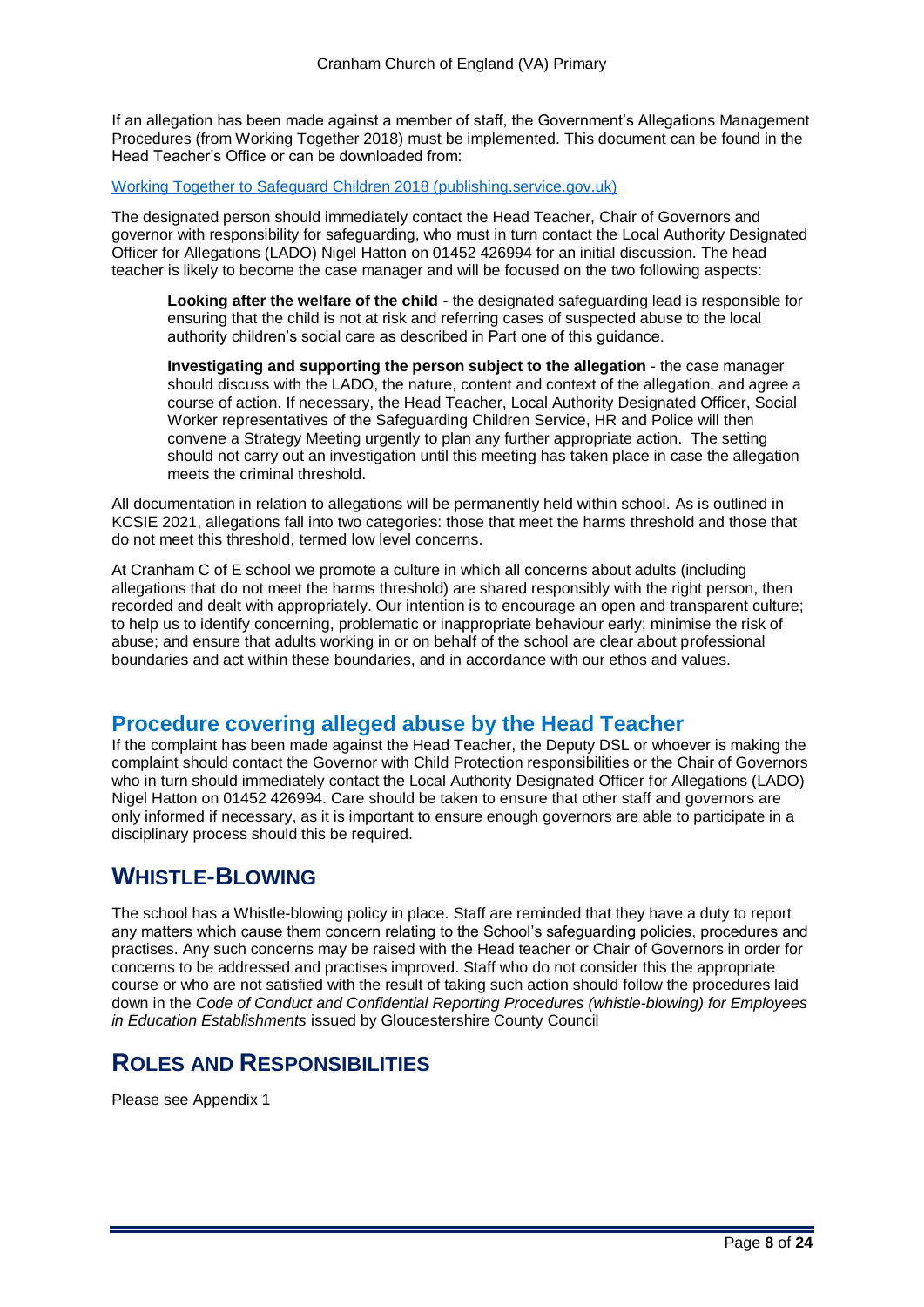# <span id="page-8-0"></span>**DESIGNATED SAFEGUARDING LEAD**

Rebecca Slater is the designated person for child protection: in her absence the Deputy Designated Safeguarding Leads are Laura Hodges and Rebecca Bettington.

The Designated Safeguarding Governors are Dr Linda De Cossart and Lyn Barker

They are responsible for: See Appendix 2

# **REFLECTIVE SUPERVISION**

The Governing Body recognises that there is a need for Reflective Supervision for DSL's and Deputy DSL's. They feel that this has benefits in terms of staff well-being, but also ensures the best possible outcomes for children in complex situations. Therefore, the Head teacher meets with Deputy DSL's on a 1:1 whenever it is required, but particularly following a significant safeguarding incident. A coaching model is used in these meetings to explore actions taken and the impact of these actions. The need for any further steps is also explored. There is also a section of the meeting devoted to exploring the emotional well-being of the member of staff. The Chair of Governors or an external professional provides this important support for the Head teacher.

# <span id="page-8-1"></span>**SAFE RECRUITMENT**

The School has a Safer Recruitment policy in place. Safer Recruitment Training— the new guidance KCSiE 2021 maintains the requirement for governing bodies of schools to ensure that at least one person on any appointment panel has undertaken safer recruitment training.

# <span id="page-8-2"></span>**DISCLOSURE AND BARRING SERVICE**

The Head Teacher is responsible for ensuring that all staff (including supply and agency staff and volunteers) as well as relevant Governors have clearance from the Disclosure and Barring Service and that checks are appropriately updated.

# <span id="page-8-3"></span>**SUPPORTING CHILDREN WHO HAVE EXPERIENCED ABUSE**

We recognise that children who are abused or witness violence may find it difficult to develop a sense of self-worth. They may feel helplessness, humiliation and some sense of blame. The school may be the only stable, secure and predictable element in the lives of children at risk. When at school their behaviour may be challenging and defiant or they may be withdrawn.

The school will endeavour to support those children through:

- The content of the curriculum.
- The school ethos which promotes a positive, supportive and secure environment and gives pupils a sense of being valued.
- The school Behaviour Policy which is aimed at supporting vulnerable pupils in the school. The school will ensure that the pupils know that some behaviour is unacceptable, but they are valued and not to be blamed for any abuse which has occurred.
- Liaison with other agencies that support the pupils such as social care, child and adult mental Health Service, education welfare service and educational psychology service.
- Ensuring that, where a pupil leaves, who has a child protection plan, the appropriate information is transferred to the new school immediately and the child's social worker is informed.
- Additional monitoring of children who were previously supported by Social care.

# **LISTENING TO THE VOICE OF THE CHILD**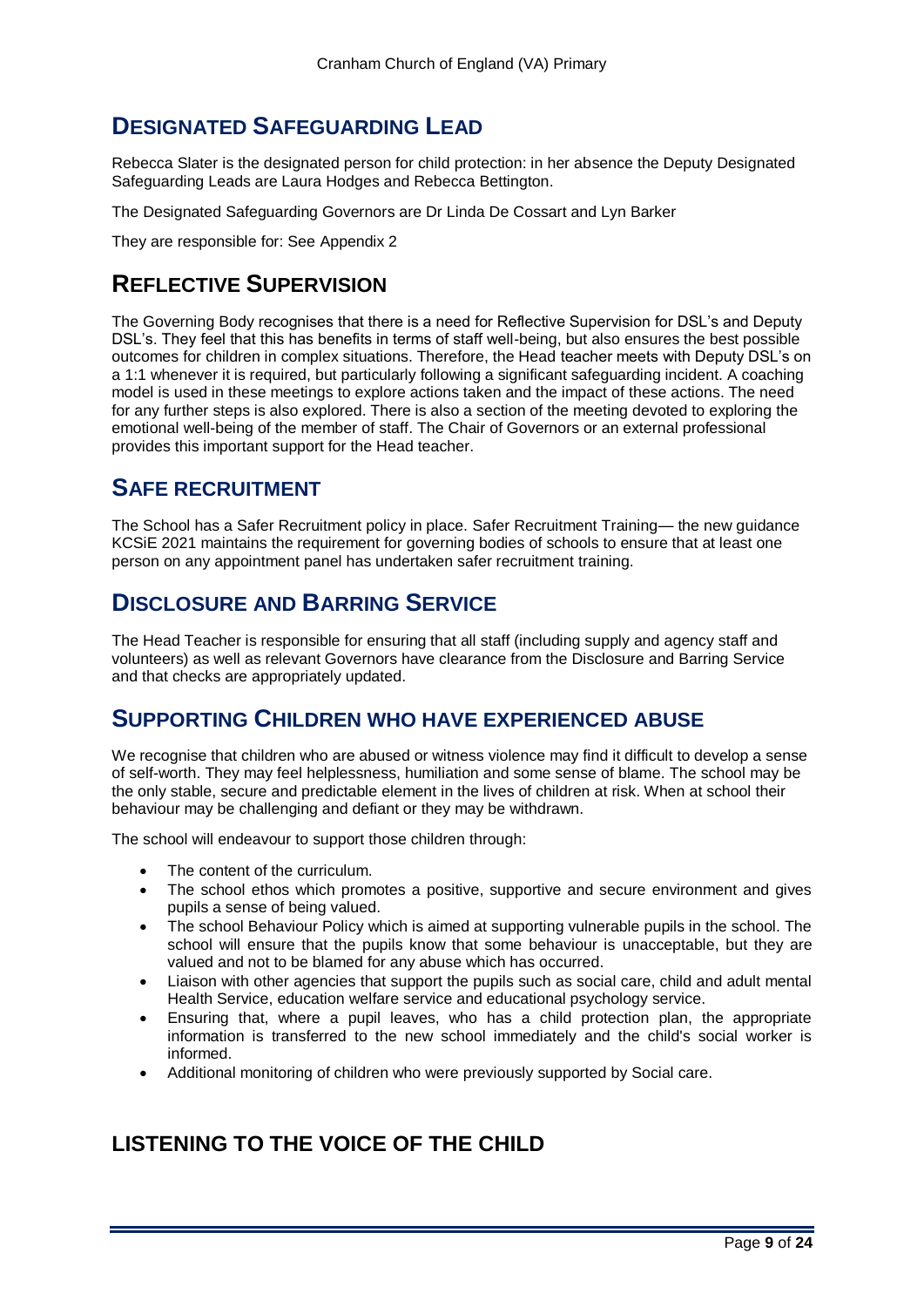At Cranham C of E school, we place the utmost importance on listening to the views of every child, but especially those who are facing challenges either at home or at school. Our pastoral lead meets weekly with all children that we have concerns about, or who have expressed a need to talk on a 1:1 about their circumstances. Additionally, whenever we are carrying out a Team Around the Family meeting, the children involved will complete a My Journey document, usually with their own class teacher or the Pastoral lead (whoever they feel more comfortable with).

We recognise that those children who have SEND are more at risk of abuse and therefore these children have additional opportunities to share their thoughts and experiences throughout the year, through the My Profile task and the SEND pupil conferencing sessions.

# <span id="page-9-0"></span>**CONFIDENTIALITY**

- Education staff have a professional responsibility to share relevant information about the protection of children with the investigative agencies.
- Staff should be careful and ensure that information is only given to the appropriate person. All staff should be kept aware of issues relating to confidentiality and the status of information they may hold.
- Members of staff, other than the designated member and those involved closely, should only have enough details in order to help them to act sensitively and appropriately to a pupil. Discretion should be used when talking about the personal and changing circumstances of children.
- Child protection records contain personal data and must comply with the Data Protection Act. All staff should be aware of and observe the School's Data Protection Policy. The Data Protection Act is not a barrier to the sharing of information between professionals but ensures that information is shared appropriately.

# <span id="page-9-1"></span>**PHYSICAL CONTACT WITH PUPILS**

 Some form of physical contact with pupils by teachers is inevitable. In some cases, it is necessary for reassurance. However, all staff should be aware of issues related to touching and the way in which this might be misconstrued. This relates particularly to any sensitive areas of the body. In the event of physical restraint being used it is important that only the minimum amount is used in order to prevent the pupil from causing injury to themselves, others or property. Following such an intervention a written report should be completed

# <span id="page-9-2"></span>**CONTRIBUTION TO CHILD PROTECTION THROUGH THE CURRICULUM**

The school raises awareness of child protection issues through safety education as part of the nonstatutory framework for Personal, Social and Health Education (PSHE).

As part of developing a healthy safer lifestyle pupil are taught to:

- Recognise different risks in different situations and then to decide how to behave responsibly.
- Judge what kind of physical contact is acceptable or unacceptable.
- Manage risk and make safer choices, including recognising when pressure from others (including people they know) threatens their personal safety and well-being.
- Develop effective ways of resisting pressures including knowing when and where to get help.
- Use assertiveness techniques to resist unhelpful pressure.
- Develop skills to cope with emergency situations.
- Recognise the signs of peer on peer abuse with the knowledge that 'banter' is not tolerated and make use of the school support systems including peer mediators and the Pastoral lead.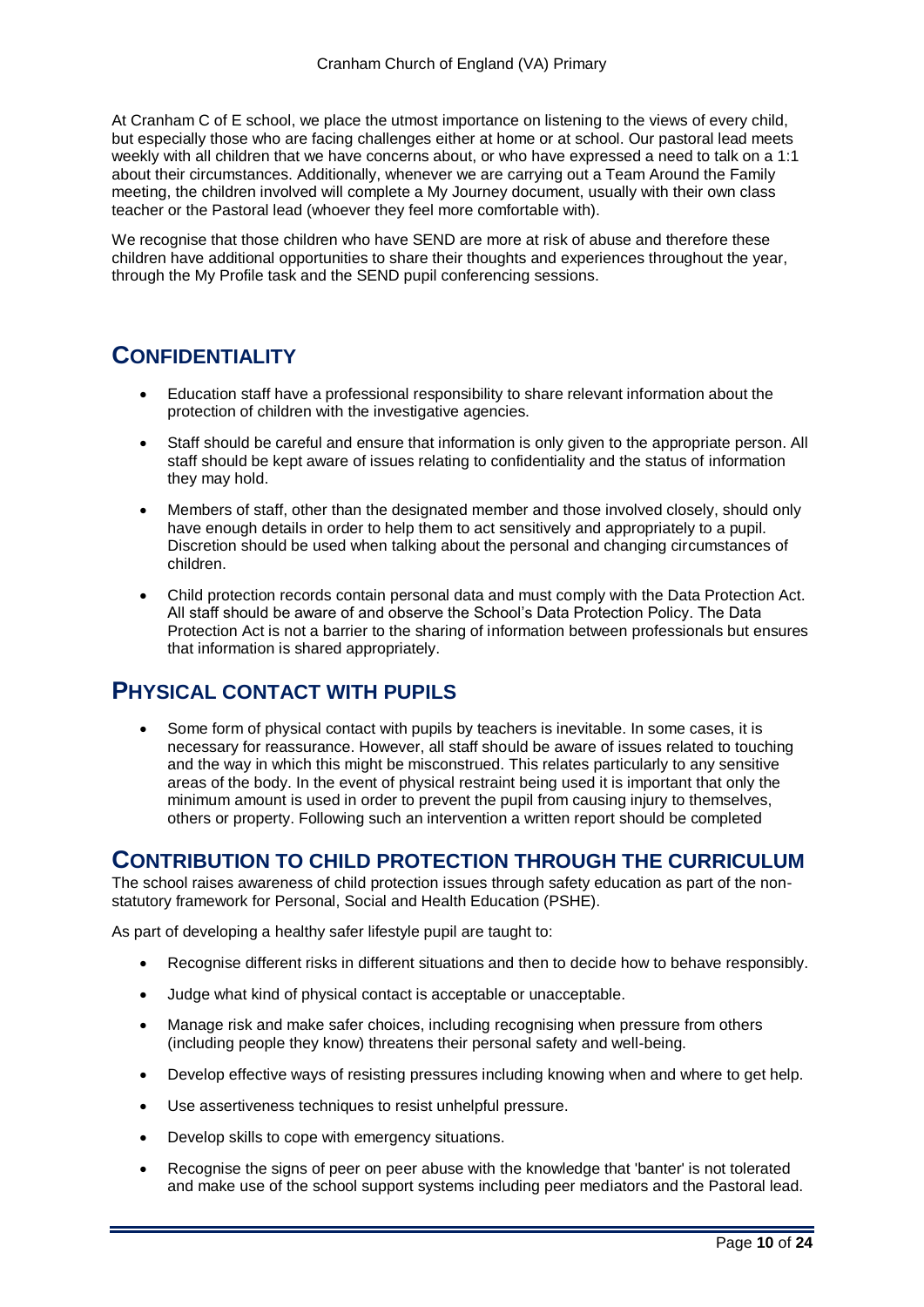Make safe decisions online through relevant lessons and use of external agencies including drama groups and the local police.

# <span id="page-10-0"></span>**WORKING WITH PARENTS**

It is important that the School has an established approach to working with parents. Parents' and children's needs for privacy should be respected. Attitudes to and contact with parents should be nonjudgemental in order to obtain the most conducive working relationship. The priority is the needs of the child and effective liaison is crucial for this.

It should be recognised that School families from different backgrounds and cultures will have different approaches to child-rearing. These differences should be acknowledged and respected provided they do not place the child at risk as defined earlier in this document. The designated person responsible for child protection must ensure that parents are aware of the School's child protection responsibilities by explaining this in the school prospectus or other documentation given to parents when a child enters the School.

At times, parents may become distressed by conversations held at school and we understand the anxiety that people feel about their children's welfare and progress. However, the governing body has a duty to safeguard staff at the school from intimidation, bullying behaviours or violence of any kind. Aggressive outbursts will not be tolerated. If necessary, mediation will be used to restore relationships and resolve issues. This can be led by the head teacher and/or the Chair of Governors. The Local Authority may provide this if the Head teacher feels that external support is appropriate.

### **Effective safeguarding in the event of a prolonged school closure.**

*This section has been moved from an appendix to form part of the main policy as per guidance in KCSiE 2021.*

It is vital for everyone to recognise the potential safeguarding issues that arise from prolonged school closures, such as those experienced during the recent pandemic. At Cranham, we take account of the following risk factors:

- 1. Families self-isolating for long periods where there may be poor relationships between children or adults.
- 2. Children or adults whose anxiety may be heightened by the virus and isolation.
- 3. Families for whom school is the main source of emotional or parenting support.
- 4. Additional pressures, such as loss of income or illness, creating tension in the home.
- 5. Families who rely financially on school meals.
- 6. Increased use of the internet for remote learning posing a risk to children and staff.

The following protective measures will be put in place:

(Addressing risk factors 1-4) All staff should remain vigilant to these factors, keeping lines of communication open, and listening carefully for indicators of the need for Early Help. If the school is closed and remote learning is in place, teachers should inform the Head teacher if any families are not responding to communication

(Addressing risk factor 5) Pastoral Lead to manage any financial support systems and all staff to work with the Early help team to provide external support if required.

(Addressing risk factor 6) Increased internet safety lessons through PSHE programme. The school has a protocol in place for Zoom lessons should these be required.

# **Early help**

The school provides an offer of early help details of which are available on the school website and by request. The Early Help Offer (the Offer) is an approach not a service. It respects every family's right to access information to help manage their own lives successfully, whilst guiding them to seek support from appropriate sources. Help can then be agreed as soon as concerns start to emerge. The 'Offer' is for all children, as issues may arise at any point in a child or young person's life. It includes both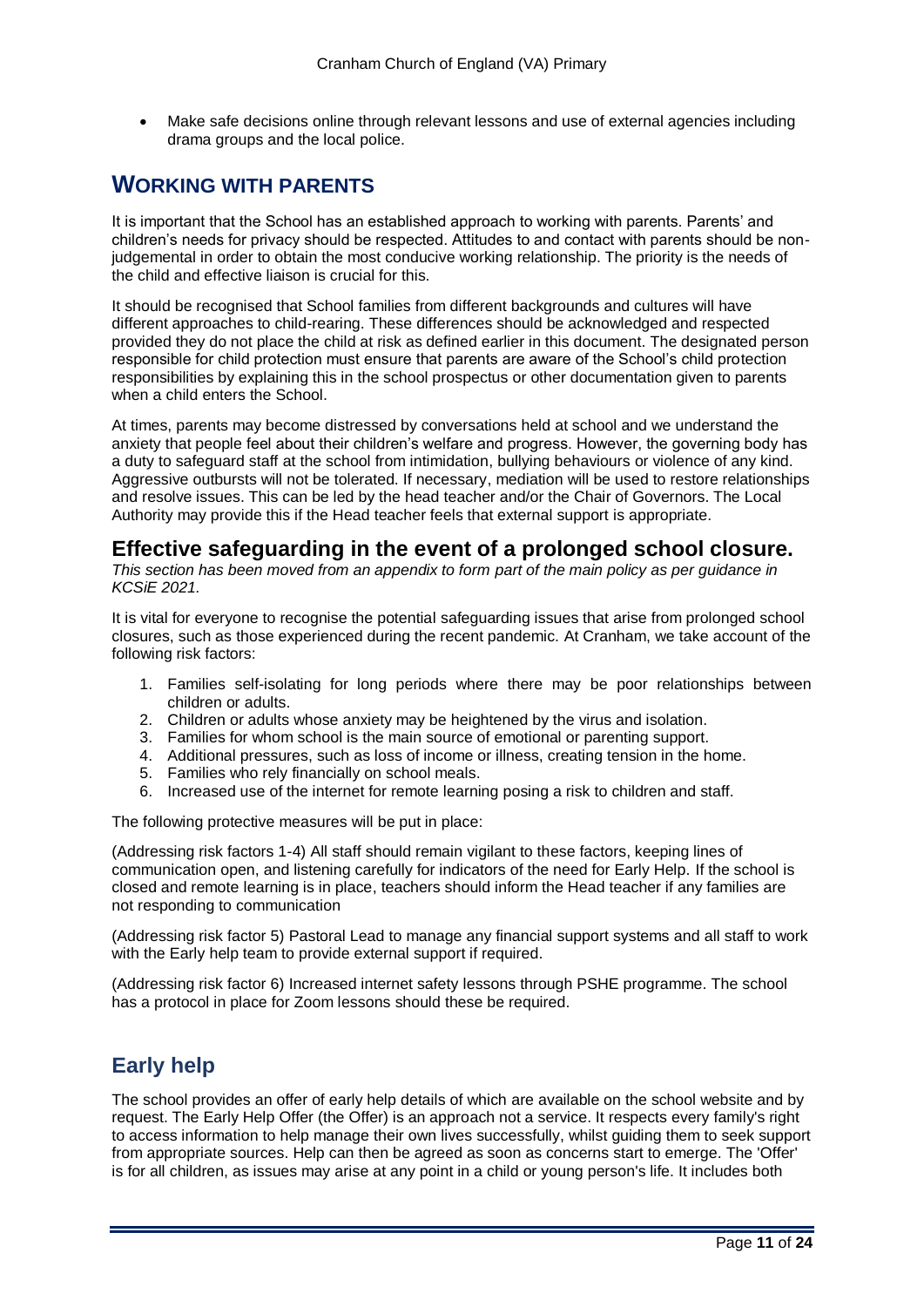universal and targeted /specialist services, to reduce or prevent concerns from growing or becoming entrenched.

Decisions about when early help is offered are made by the DSL. The DSL and the staff team should be especially alert to the following indicators:

- The child has a medical condition or disability.
- The child has a parent in prison, or they are affected by parental criminal activity.
- The child has low attendance.
- The child is showing signs of being at risk of Honour Based violence.
- The child is showing signs of being drawn in to anti-social or criminal behaviour, including gang involvement and association with organised crime groups. (A referral to the National Referral Mechanism may be required here).
- The child is at risk of being involved in violent criminal activity (for example, County Lines involvement).
- The child is at risk of modern slavery, trafficking or exploitation.
- The child is showing early signs of abuse and/or neglect.
- The child is at risk of being radicalised or exploited.

All staff understand that families often face multiple issues, and are encouraged to report and record all concerns no matter how small, in order to facilitate contextualised safeguarding.

# <span id="page-11-0"></span>**REVIEW AND MONITORING OF THE POLICY**

This policy will be reviewed on an annual basis or earlier if legislation should change and ratified by the Governing Body.

# <span id="page-11-1"></span>**OTHER RELEVANT POLICIES**

This policy should be read in conjunction with the:

- Behaviour Policy,
- Physical intervention policy
- Anti-bullying policy
- Equalities Policy
- Health and Safety Policy
- E-Safety Policy
- Complaints procedure
- Whistle blowing
- Children Missing and Absent without Authority Policy,
- Data Protection Policy,
- Educational Visits Policy
- Confidentiality and Disclosure Policy

# <span id="page-11-2"></span>**REPORTING TO GOVERNORS**

A Safeguarding Update will be presented at each full Governors' meeting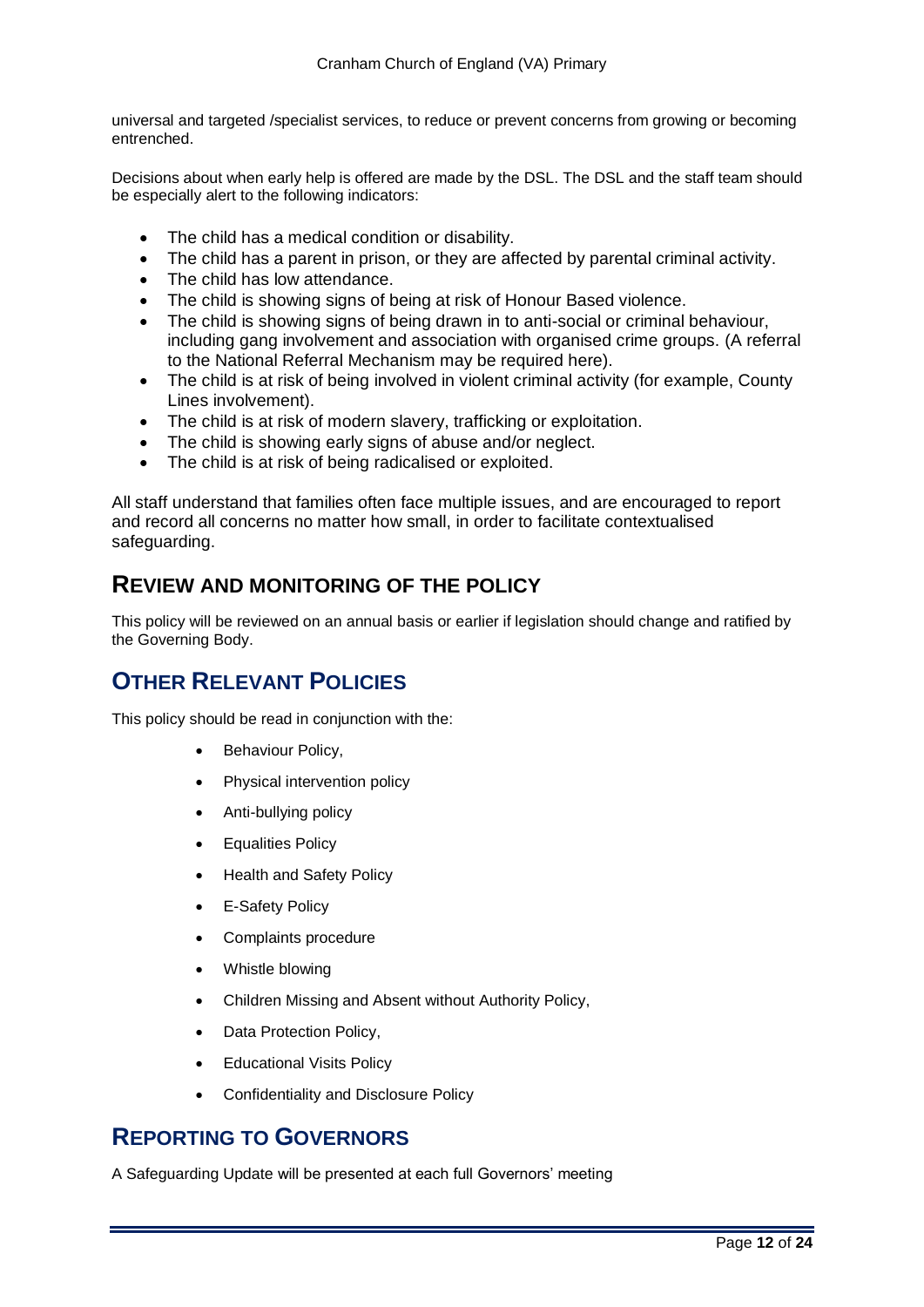Cranham Church of England (VA) Primary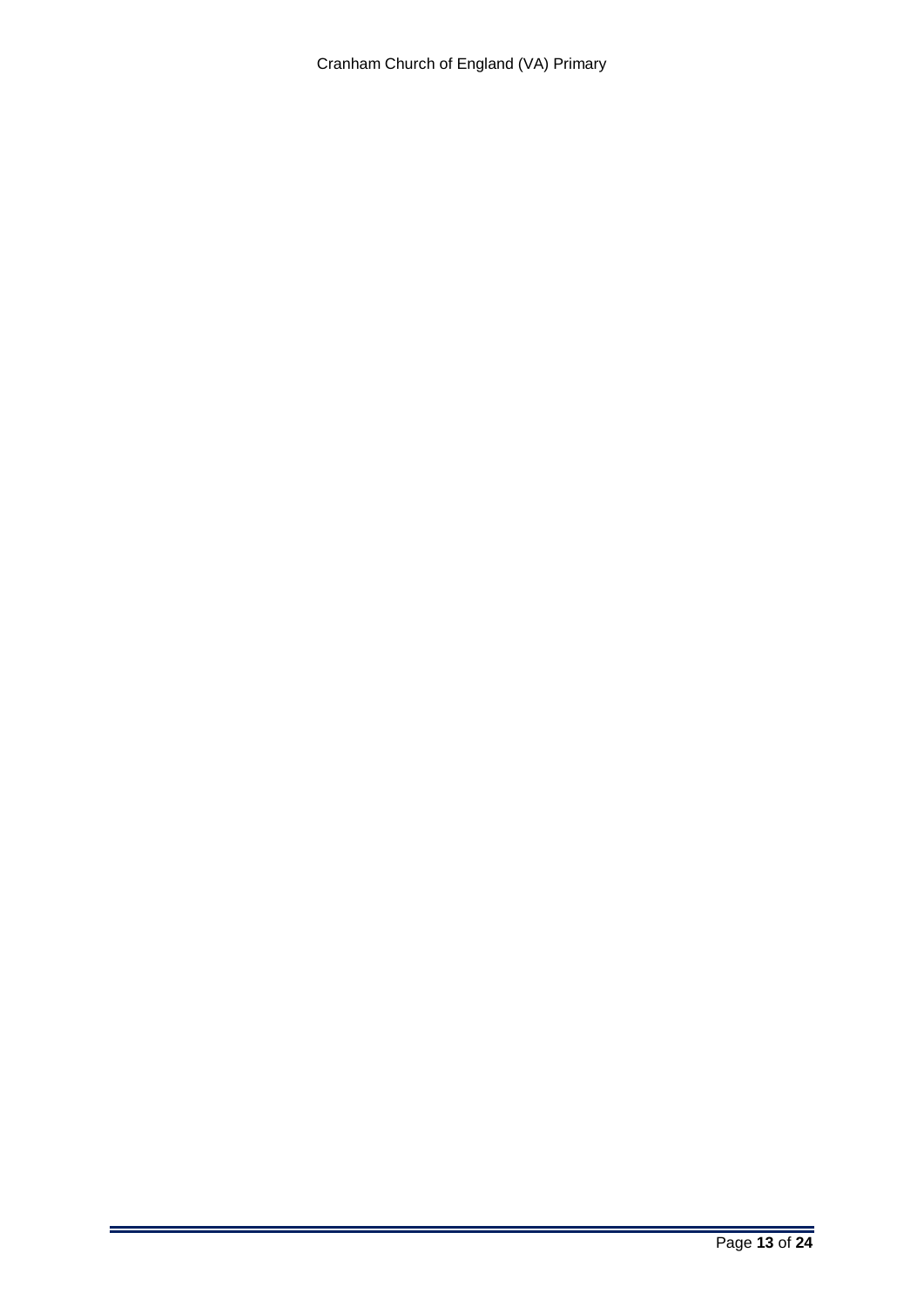# <span id="page-13-1"></span><span id="page-13-0"></span>**SAFEGUARDING TERMS OF REFERENCE FOR HEAD TEACHER AND DESIGNATED SAFEGUARDING LEAD (DSL)**

At Cranham C of E Primary School, the Head Teacher is the Designated Safeguarding Lead (DSL). The DSL will appoint a member of staff to be Deputy DSL. The Head Teacher's and DSL's terms of reference are carried out by one individual.

Head Teacher's Safeguarding Terms of Reference

The Head Teacher is responsible to the Full Governing Body for ensuring that:

- he or she maintains a clear overview of the School's safeguarding policies and procedures;
- the School's procedures for safe recruitment and vetting of staff take account of the DCSF guidance, and conform with the requirements outlined in this handbook;
- a member of each staff selection panel has received safe recruitment training, and that the selection process follows best practice with regard to safe recruitment;
- records are kept of the actions of each selection panel to demonstrate the steps taken to ensure safe recruitment;
- the policies and procedures adopted by the Governing Body with regard to safeguarding are implemented and followed and, where appropriate, records are kept to show that they are;
- the designated member of staff for child protection is provided with appropriate support, in particular provision of sufficient time and resources to discharge their responsibilities, including taking part in inter-agency assessments and meetings;
- holding the designated member of staff for child protection to account;
- appropriate training is in place for staff and other relevant adults;
- in the event of a person leaving the School, whether a member of staff or otherwise, when there are grounds for believing that they may be unsuitable to work with children or may have committed misconduct, that the Independent Safeguarding Authority are made aware of the circumstances;
- risk assessments are carried out and recorded in relation to all School activities including the admission or readmission of pupils with behaviour that could place themselves or others at risk, and following up and recording each case to ensure that the risk assessments are effective;
- effective steps are taken, in accordance with the appropriate policies and procedures, in the event that the Head Teacher receives any safeguarding complaints or concerns; and
- all staff, pupils, volunteers or other persons feel able to raise concerns about unsafe or poor safeguarding practice.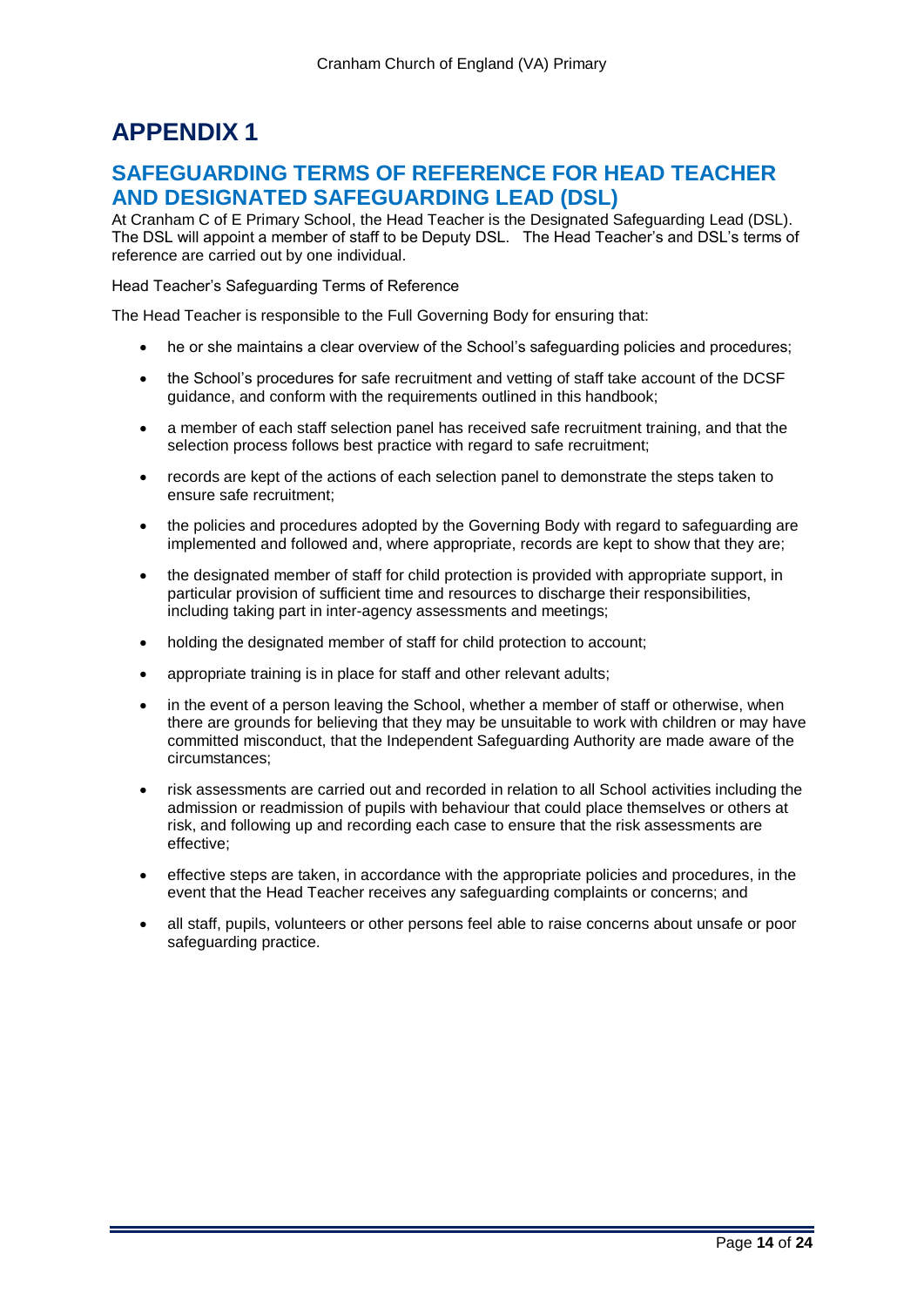### <span id="page-14-2"></span><span id="page-14-1"></span><span id="page-14-0"></span>**CHILD PROTECTION – GUIDANCE & REFERRAL PROCESS The role of the Governing Body**

The Head Teacher and Governors will monitor The Single Central Record, and this will include:

- All staff including supply staff
- All others working in regular contact with children including volunteers.
- Prohibition checks on staff
- DBS checks
- Verification of ID
- Section 128 checks for governors and SLT

The Head teacher and Safeguarding Governor will monitor the policy annually to be satisfied that it is being complied with. The Head teacher and Safeguarding Governor will also undertake an annual monitoring review of the safeguarding provision (audit), and will ensure that a Designated Safeguarding Lead, together with a nominated governor for child protection, is in place.

The Head Teacher and Governing Body will ensure that staff are aware of their responsibilities and the legal status of Children in Care (formally referred to as Looked after Children).

The Head Teacher and Governing Body will contribute to inter-agency working and ensure **Early Help** is available when needed. They will allow access to Social Care for them to consider or conduct a section 17 or 47 assessment.

The Governing Body recognises the importance of the role of the DSL and Deputy DSL and will support him/her, ensuring that the necessary effective training is undertaken. The DSL will ensure that cover is provided for the Deputy DSL when needed and will also appreciate the additional duties taken on by the member of staff carrying out this role, especially when there are on-going child protection issues.

The Head teacher and Governing Body will ensure that there is a staff behaviour policy (Code of Conduct) and all staff have understood this.

The Governing Body recognises the contribution the school can make to helping children keep safe through the teaching of self-protection skills and encouragement of responsible attitudes to adult life through the Personal, Social and Health Education/Citizenship curriculum.

The Governing Body will ensure that there are safe and effective recruitment policies and disciplinary procedures in place that adhere to The Education (Prohibition from Teaching or Working with Children) Regulations 2003. The GB will ensure that all staff are recruited in accordance with Safer Recruitment Procedures as detailed at Appendix 3.

### <span id="page-14-3"></span>**The role of the nominated governor**

The nominated governor for child protection will be familiar with local Area Child Protection Committee procedures, LA procedures and guidance issued by the Department for Education and Skills. He/she will work with the Designated Teacher responsible for child protection to produce the child protection policy. It will be his/her duty to liaise with relevant agencies if any allegations are made against the Head Teacher. He/she should undertake the training available for nominated governors. The nominated governor should ensure that child protection is an annual agenda item on a Governing Body meeting.

### <span id="page-14-4"></span>**The role of the Head Teacher**

Terms of reference for the Head Teacher who is the Designated Safeguarding Lead (DSL) have been produced and are included at Appendix 2

The Head Teacher will: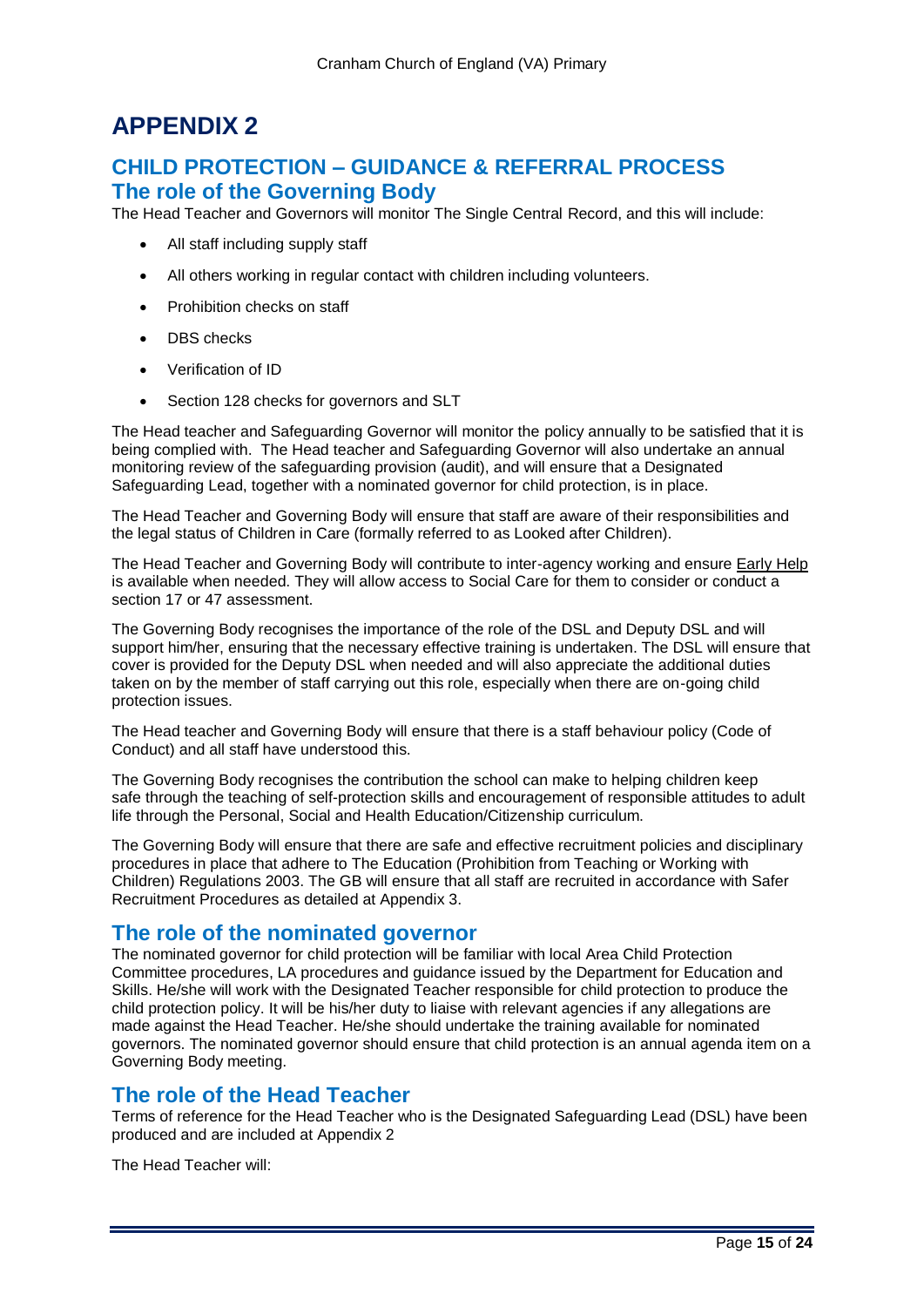- Put in place procedures for handling cases of suspected abuse (including allegations against staff and volunteers) that are consistent with those agreed by the local Area Child Protection Committee and easily available to all staff and volunteers for reference.
- Liaise with the nominated governor on child protection issues and school policy.
- Appoint a Deputy DSL to co-ordinate action within the school and liaise with other agencies on suspected abuse cases.
- Ensure that the Deputy DSL receives appropriate training and support.
- Ensure the DSL has a job description.
- Understand the role of the Deputy DSL Teacher.
- Ensure that all staff know and are alert to signs of possible abuse and know what to do if they have any concerns or suspicions.
- Make parents aware of the school's child protection policy through the newsletter, posters displayed in the school and by way of introduction at the New Parents meetings.
- Work with local partners such as the LA and Social Care to create a safe environment for children at the school.

### <span id="page-15-0"></span>**The role of the DSL**

This role is key to ensuring that proper procedures and policies are in place and are followed with regard to child protection issues and that there is a dedicated resource available for other staff, volunteers and governors to draw upon.

The Head Teacher is the DSL and will appoint a senior teacher as a Deputy DSL. All members of staff should be aware of whom these Officers are and what their role is. New staff should be introduced to the DSL as soon as possible. The DSL should act as a source of advice and coordinate action within the school over cases of abuse and will need to liaise with all agencies and should build a good working relationship with colleagues from these agencies.

The DSL should possess skills in recognising and dealing with child welfare concerns. Appropriate training and support should be given. The DSL should be the first-person education staff report cases to. It is then the responsibility of the DSL to discuss the situation with the relevant agencies. Schools should have arrangements in place for when the DSL is absent.

The Department for Education (DfE) has clear guidelines on what schools, governing bodies and LAs should do if they suspect that a child has been abused or assaulted. It is not, however, the responsibility of teachers and other staff in schools to investigate suspected abuse. They should not take action beyond that agreed in the procedures established by their local Area Child Protection Committee (ACPC).

The DSL is responsible for referring cases of suspected abuse or allegations to the relevant investigating agencies according to the procedures established by their local ACPC and LA. The DSL must also be able to deal with allegations made against members of staff. To be effective he/she must:

- Act as a source of advice, support and expertise within the school and be responsible for coordinating action regarding referrals by liaising with Social Services and other relevant agencies over cases of abuse and allegations of abuse, regarding both children and members of staff.
- Ensure each member of staff has access to and is aware of the school's child protection policy. This includes trainee teachers and supply teachers.
- Liaise with the Head Teacher to inform him/her of any issues and ongoing investigations and ensure there is always cover for the role.
- Ensure the school's child protection policy is updated and reviewed annually and work with the designated governor for child protection regarding this.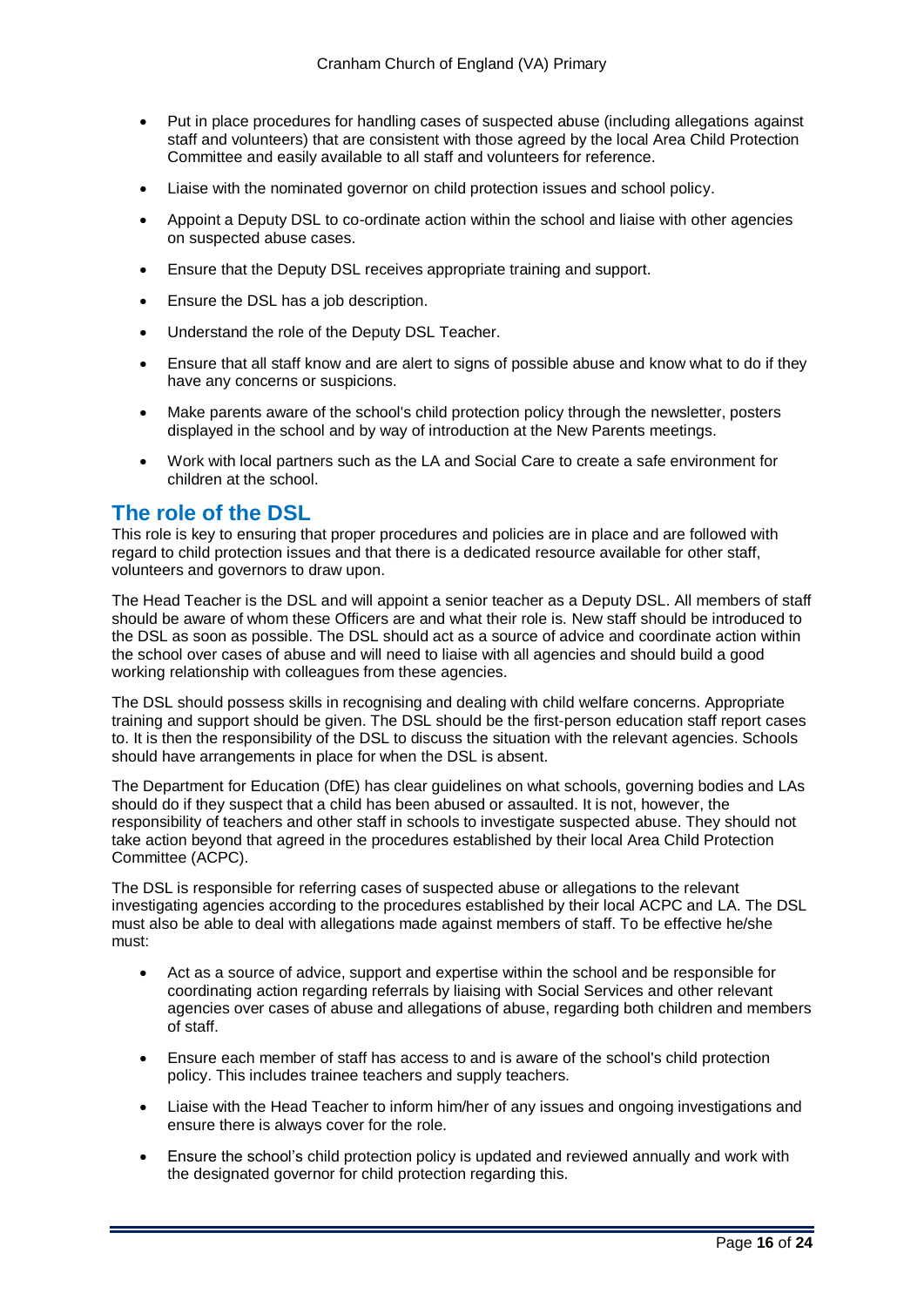- Be able to keep detailed accurate secure written records of referrals/concerns.
- Ensure parents see copies of the child protection policy in order to alert them to the fact that the school may need to make referrals. Raising parents' awareness may avoid later conflict if the school does have to take appropriate action to safeguard a child. See above
- Where children leave the school roll, ensure their files are transferred to the new school as soon as possible. If a child leaves and the new school is not known, the Department for Education and Skills (DfES) should be alerted so the child can be included on the database for lost pupils.

The DSL should also ensure that all staff receive appropriate training. They should:

- Have received training in how to identify abuse and know when it is appropriate to refer a case together with having a working knowledge of how ACPC's operate and the conduct of a child protection case conference and be able to attend and contribute to these when required.
- Attend any relevant or refresher training courses, and then ensure that any new or key messages are passed to other staff, volunteers and governors.
- Make themselves (and any deputies) known to all staff, volunteers and governors (including new starters and supply teachers) and ensure those members of staff have had training in child protection. This should be relevant to their needs to enable them to identify and report any concerns to the DSL immediately.

Overview for teachers and other education staff if a child tells you they have been abused

A child may confide in any member of staff and does not always go to teachers. Staff to whom an allegation is made should remember:

- Yours is a listening role, do not interrupt the child if he or she is freely recalling significant events. Any questions that may be needed to clarify what the child is saying should be framed in an open manner and not lead the child in any way. Use the TED approach (Tell, Explain, Describe)
- You must report the disclosure on my concern and/or orally to the DSL immediately.
- Make a note of the discussion, as soon as is reasonably practicable (but within 24 hours) on My Concern. The note should record the time, date, place and people who were present as well as what was said — this may be used in any subsequent court proceedings.
- Do not give undertakings of absolute confidentiality.
- Further information is available in 'What to do if you're worried a child is being abused'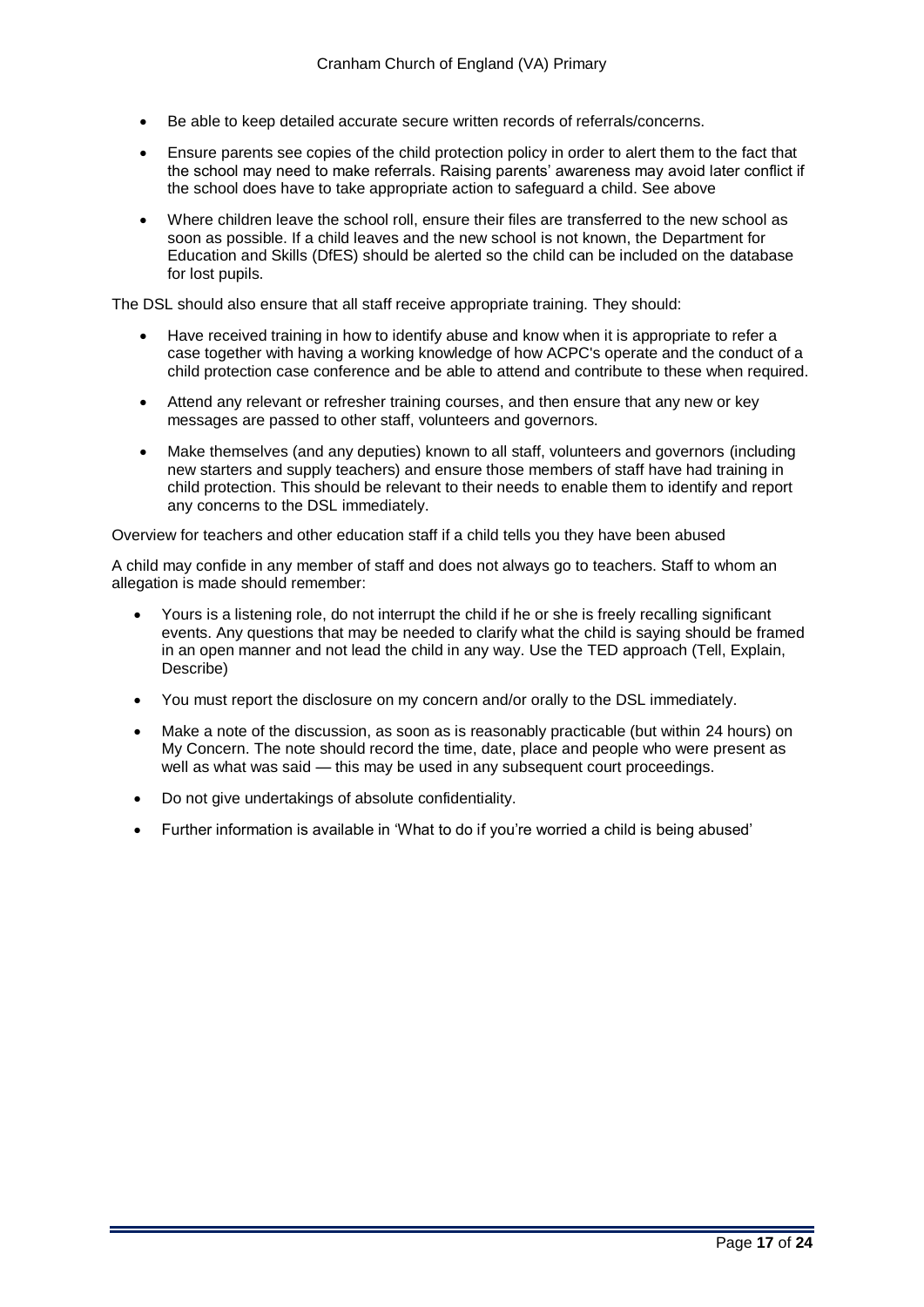# <span id="page-17-1"></span><span id="page-17-0"></span>**RECOGNISED FORMS OF CHILD ABUSE**

If any member of staff, governor, parent or volunteer is concerned that a child may have been abused they must share their concern with the designated person for Child Protection (DSL) or in their absence the deputy designated person for Child Protection. It is their responsibility to co-ordinate action within the school on child abuse and to act as the contact point with other agencies.

Definition of abuse: A form of maltreatment of a child. Someone may abuse of neglect a child by inflicting harm of failing to act to prevent harm. Children may be abused in a family or in an institutional or community setting by those known to them or, more rarely by others (e.g. via the internet). They may be abused by and adult or adults or by another child or children.

Abuse, neglect and safeguarding issues are rarely standalone events that can be covered by one definition or label. In most cases multiple issues will overlap with one another.

Recognised forms of child abuse are:

- **Physical abuse:** where a child is caused pain, hurt or injury by direct physical force using some instrument or by neglect
- **Emotional abuse:** where a child is caused distress, emotional trauma or psychological damage by severe persistent verbal abuse or neglect
- **Sexual abuse:** where a child is used to gratify the sexual desires of another person, physically or otherwise
- **Neglect:** the persistent or severe neglect of a child or the failure to protect a child from exposure to any kind of danger, including cold and starvation, or extreme failure to carry out aspects of care, resulting in the significant impairment of the child's health and development including non-organic failure to thrive.

#### **Other types of abuse may include:**

- **Bullying** (including cyberbullying) [https://www.gov.uk/government/publications/preventing](https://www.gov.uk/government/publications/preventing-and-tackling-bullying)[and-tackling-bullying](https://www.gov.uk/government/publications/preventing-and-tackling-bullying) This is defined as behaviour that is: repeated; intended to hurt someone either physically or emotionally; often aimed at certain groups, e.g. because of race, religion, gender or sexual orientation
- **Hate crime** identified as Any incident or offence which is perceived by the victim or any other person to be motivated by a hostility or prejudice based on a person's:
	- race or perceived race includes nationality, national origin, ethnic origin, race and colour
	- religion or perceived religion.
	- disability or perceived disability
	- a person's age.
	- sexual orientation or perceived sexual orientation
	- transgender or perceived transgender http://gloshate.co.uk/

#### **Gangs and Youth violence**

[https://www.gov.uk/government/uploads/system/uploads/attachment\\_data/file/226293/Advice](https://www.gov.uk/government/uploads/system/uploads/attachment_data/file/226293/Advice_to_Schools_and_Colleges_on_Gangs.pdf) [\\_to\\_Schools\\_and\\_Colleges\\_on\\_Gangs.pdf](https://www.gov.uk/government/uploads/system/uploads/attachment_data/file/226293/Advice_to_Schools_and_Colleges_on_Gangs.pdf)

- **Self-harm**
- **Child sexual exploitation:** a form of sexual abuse where children are sexually exploited for money power or status. It can involve violent, humiliating or degrading sexual assaults. In some cases, young people are persuaded or forced into exchanging sexual activity for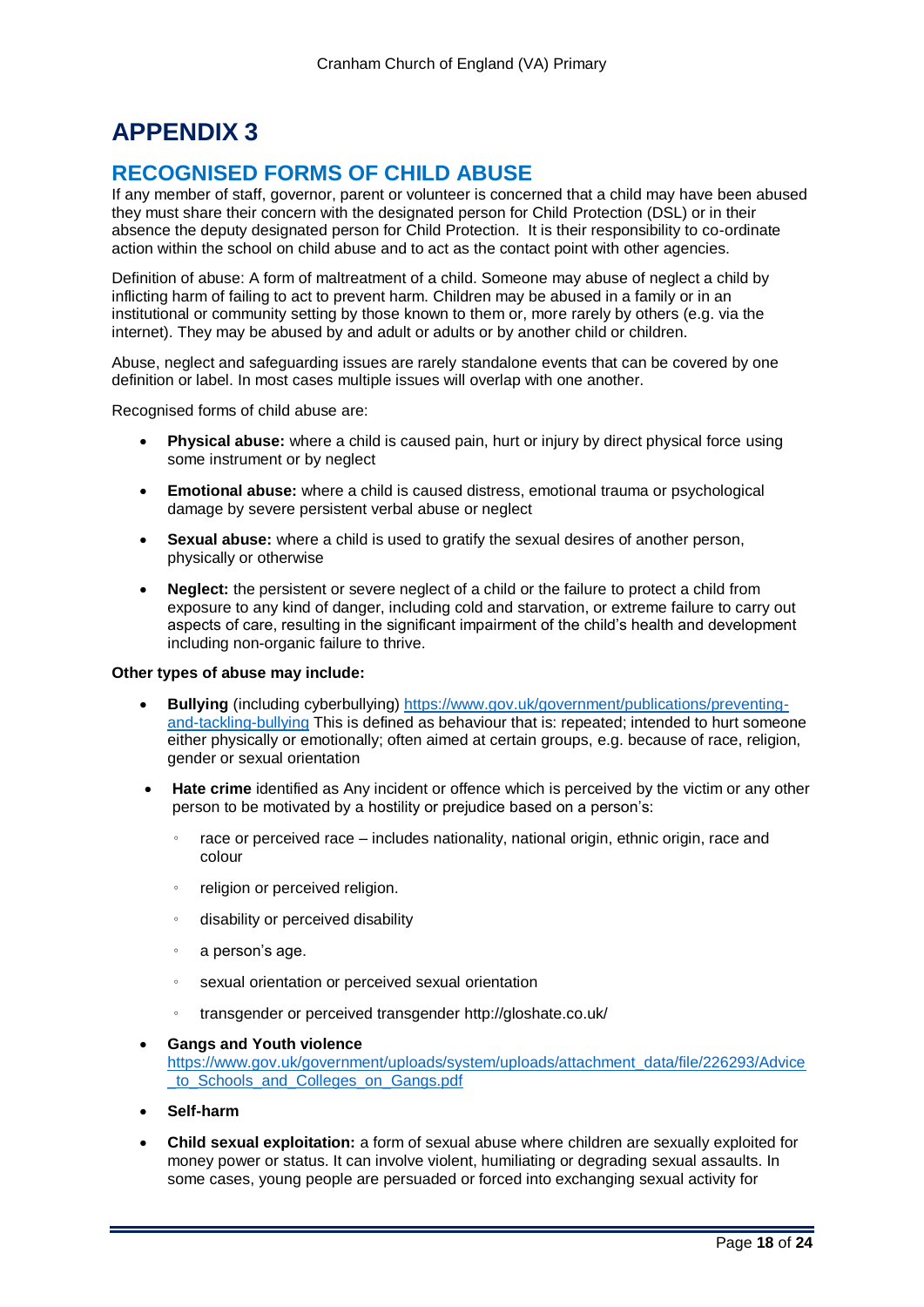money, drugs, gifts, affection or status. Consent cannot be given even where a child may believe they are voluntarily engaging in sexual activity with eth person who is exploiting them. Child sexual exploitation does not always involve physical contact and can happen online. A significant number of children who are victims of child sexual exploitation go missing from home, care and education at some point. [https://www.gov.uk/government/publications/what](https://www.gov.uk/government/publications/what-to-do-if-you-suspect-a-child-is-being-sexually-exploited)[to-do-if-you-suspect-a-child-is-being-sexually-exploited](https://www.gov.uk/government/publications/what-to-do-if-you-suspect-a-child-is-being-sexually-exploited)

- **Domestic Violence** Domestic violence/abuse is a pattern of behaviour which is characterised by the exercise of control & the misuse of power by one person, over another, within the context of a current or former intimate relationship. [https://www.gov.uk/domestic](https://www.gov.uk/domestic-violence-and-abuse)[violence-and-abuse](https://www.gov.uk/domestic-violence-and-abuse)
- **Drugs** [https://www.gov.uk/government/uploads/system/uploads/attachment\\_data/file/270169/drug](https://www.gov.uk/government/uploads/system/uploads/attachment_data/file/270169/drug-adviceforschools.pdf)[adviceforschools.pdf](https://www.gov.uk/government/uploads/system/uploads/attachment_data/file/270169/drug-adviceforschools.pdf)
- **Fabricated or induced illness** [https://www.gov.uk/government/publications/safeguarding](https://www.gov.uk/government/publications/safeguarding-children-in-whom-illness-is-fabricated-or-induced)[children-in-whom-illness-is-fabricated-or-induced](https://www.gov.uk/government/publications/safeguarding-children-in-whom-illness-is-fabricated-or-induced)
- **Faith abuse** [https://www.gov.uk/government/publications/national-action-plan-to-tackle-child](https://www.gov.uk/government/publications/national-action-plan-to-tackle-child-abuse-linked-to-faith-or-belief)[abuse-linked-to-faith-or-belief](https://www.gov.uk/government/publications/national-action-plan-to-tackle-child-abuse-linked-to-faith-or-belief)
- **Gender based violence** (violence against women and girls)
- **Female genital mutilation [FGM]** Female Genital Mutilation includes all procedures that involve partial or total removal of the external female genitalia, or other injury to the female genital organs for non-medical reasons. Mandatory reporting is in place for FGM. There is a specific legal duty to act placed on teachers, along with social workers and healthcare professionals to PERSONALLY report to the police where they discover (either through disclosure by the victim or visual evidence) that FGM appears to have taken been carried out on a girl under 18 years old[. https://www.gov.uk/government/publications/female-genital](https://www.gov.uk/government/publications/female-genital-mutilation-multi-agency-practice-guidelines)[mutilation-multi-agency-practice-guidelines](https://www.gov.uk/government/publications/female-genital-mutilation-multi-agency-practice-guidelines)
- **Private fostering** [https://www.gov.uk/government/publications/children-act-1989-private](https://www.gov.uk/government/publications/children-act-1989-private-fostering)[fostering](https://www.gov.uk/government/publications/children-act-1989-private-fostering)
- **Radicalisation** All schools are subject to a duty under section 26 of the Counter-Terrorism and Security Act 2015, in the exercise of their functions, to have "due regard to the need to prevent people from being drawn into terrorism" - this is known as the 'Prevent Duty'. Guidance is contained within the document 'Duty to Prevent being drawn into any kind of terrorism' (Paragraphs **57** to **76** specifically deal with the duties for schools). The DfE has also published Departmental Advice for schools and childcare providers [https://www.gov.uk/government/uploads/system/uploads/attachment\\_data/file/417943/Preven](https://www.gov.uk/government/uploads/system/uploads/attachment_data/file/417943/Prevent_Duty_Guidance_England_Wales.pdf) [t\\_Duty\\_Guidance\\_England\\_Wales.pdf](https://www.gov.uk/government/uploads/system/uploads/attachment_data/file/417943/Prevent_Duty_Guidance_England_Wales.pdf) https://www.gov.uk/government/uploads/system/uploads/attachment\_data/file/439598/prevent -duty-departmental-advice-v6.pdf
- **Sexting** <http://ceop.police.uk/>
- **Forced marriage** A Forced Marriage is a marriage in which one or both spouses do not (or in the case of some adults with support needs, cannot) consent to the marriage and duress involved. Duress can include physical, psychological, financial, sexual, emotional pressure. <https://www.gov.uk/forced-marriage>
- **Honour Based Violence (HBV):** Honour based violence is a crime or incident, which has or may have been committed to protect or defend the honour of the family and /or community
- Gender-based violence/violence against women and girls [VAWG] <https://www.gov.uk/government/policies/ending-violence-against-women-and-girls-in-the-uk>
- Mental health Abuse [https://www.gov.uk/government/publications/the-mental-health-strategy](https://www.gov.uk/government/publications/the-mental-health-strategy-for-england)[for-england](https://www.gov.uk/government/publications/the-mental-health-strategy-for-england)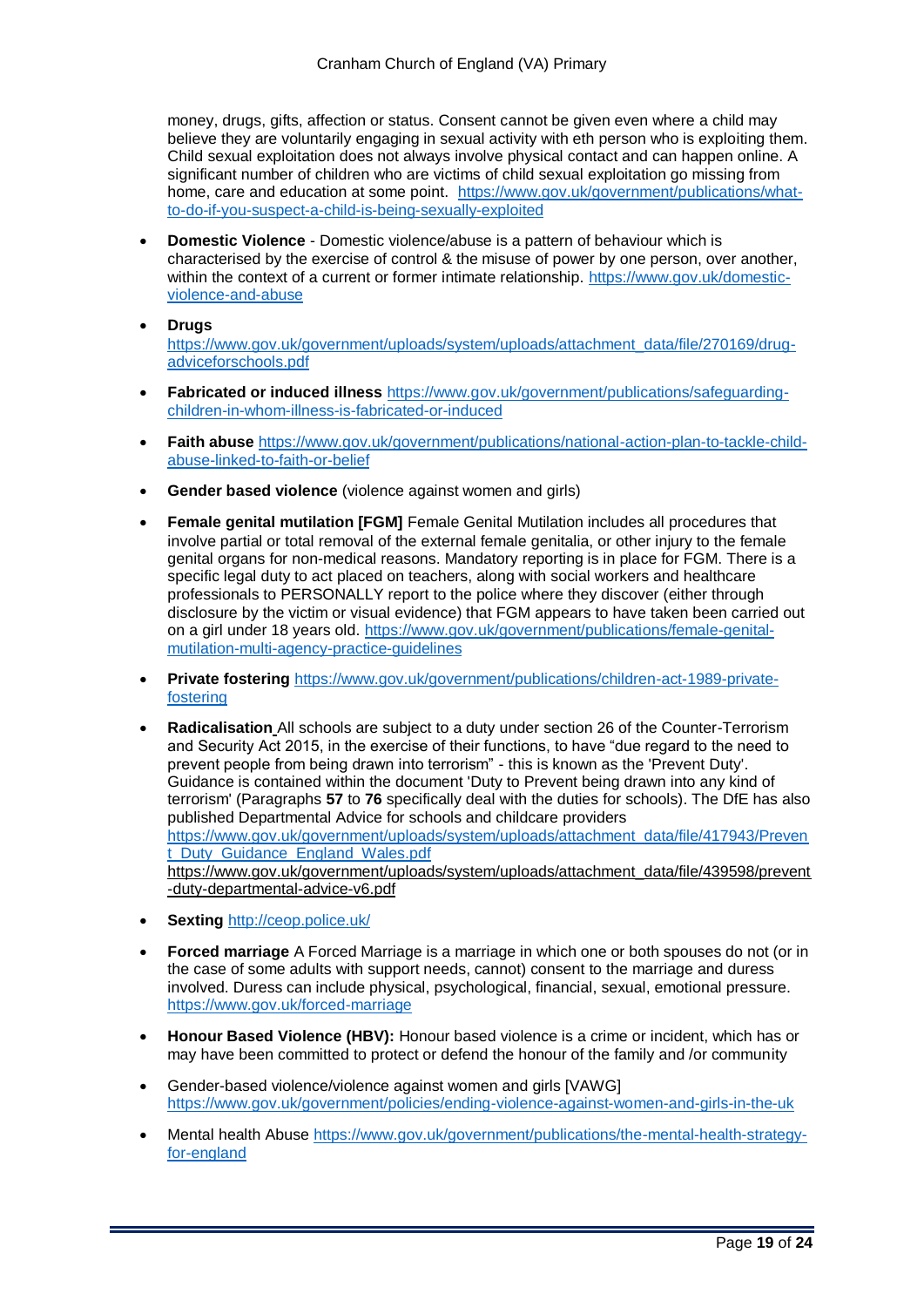- **Teenage Relationship Abuse** [https://www.gov.uk/government/collections/this-is-abuse](https://www.gov.uk/government/collections/this-is-abuse-campaign)[campaign](https://www.gov.uk/government/collections/this-is-abuse-campaign)
- **Trafficking** [https://www.gov.uk/government/publications/safeguarding-children-who-may](https://www.gov.uk/government/publications/safeguarding-children-who-may-have-been-trafficked-practice-guidance)[have-been-trafficked-practice-guidance](https://www.gov.uk/government/publications/safeguarding-children-who-may-have-been-trafficked-practice-guidance)
- **Peer on peer abuse:** All staff should be aware that safeguarding issues can manifest themselves via peer on peer abuse. This is most likely to include but not limited to: bullying (including cyber bullying), gender-based violence/ sexual assaults and sexting.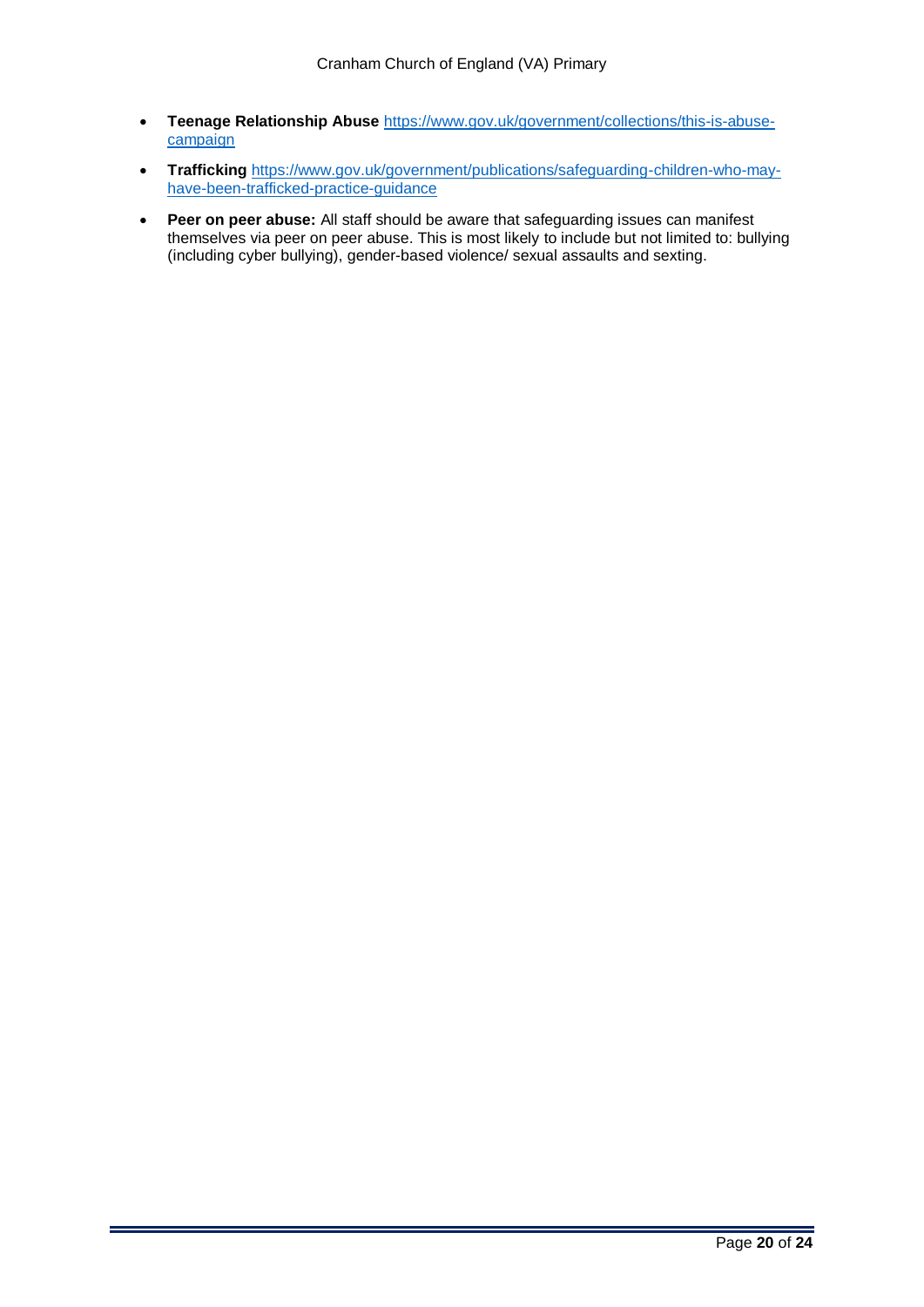# <span id="page-20-1"></span><span id="page-20-0"></span>**CONTACT INFORMATION FOR SAFEGUARDING PROCEDURES Who to contact concerning a child's welfare and safety**

<span id="page-20-2"></span>If you are worried or concerned about anyone under 18 whom you think is being abused or neglected, or that a child and their family need help and support, then please pick up the phone and ring:

#### **The MASH team**

| TELEPHONE:            | 01452 42 65 65                          |
|-----------------------|-----------------------------------------|
| <b>Opening Hours:</b> | Monday to Friday between 08:00 to 17:00 |

#### **Out of Office hours**

If you have concerns about the immediate safety of the child or you believe a serious criminal offence has been committed, please contact the Police at any time on

| TELEPHONE: 0845 090 1234 | IN AN EMERGENCY RING 999 |
|--------------------------|--------------------------|

#### **Who to contact at the Safeguarding Children Service**

You may contact the Gloucestershire Safeguarding Education Partnership (GSEB)) office useful contact numbers are contained within the Gloucestershire Safeguarding Handbook:

[dsl-handbook-version-live10-dec-17.pdf \(gscb.org.uk\)](https://www.gscb.org.uk/media/19429/dsl-handbook-version-live10-dec-17.pdf)

| <b>Police</b><br>0845 0901234 In an emergency always ring 999 |  |
|---------------------------------------------------------------|--|
|                                                               |  |

The address for Safeguarding Children's Services is: Safeguarding Children Service, Gloucestershire Public Protection Bureau, No 63 Lansdown Road, Cheltenham Gloucestershire, GL51 6QT

#### **Gloucestershire Safeguarding Education Partnership**

email gsep@gloucestershire.gov.uk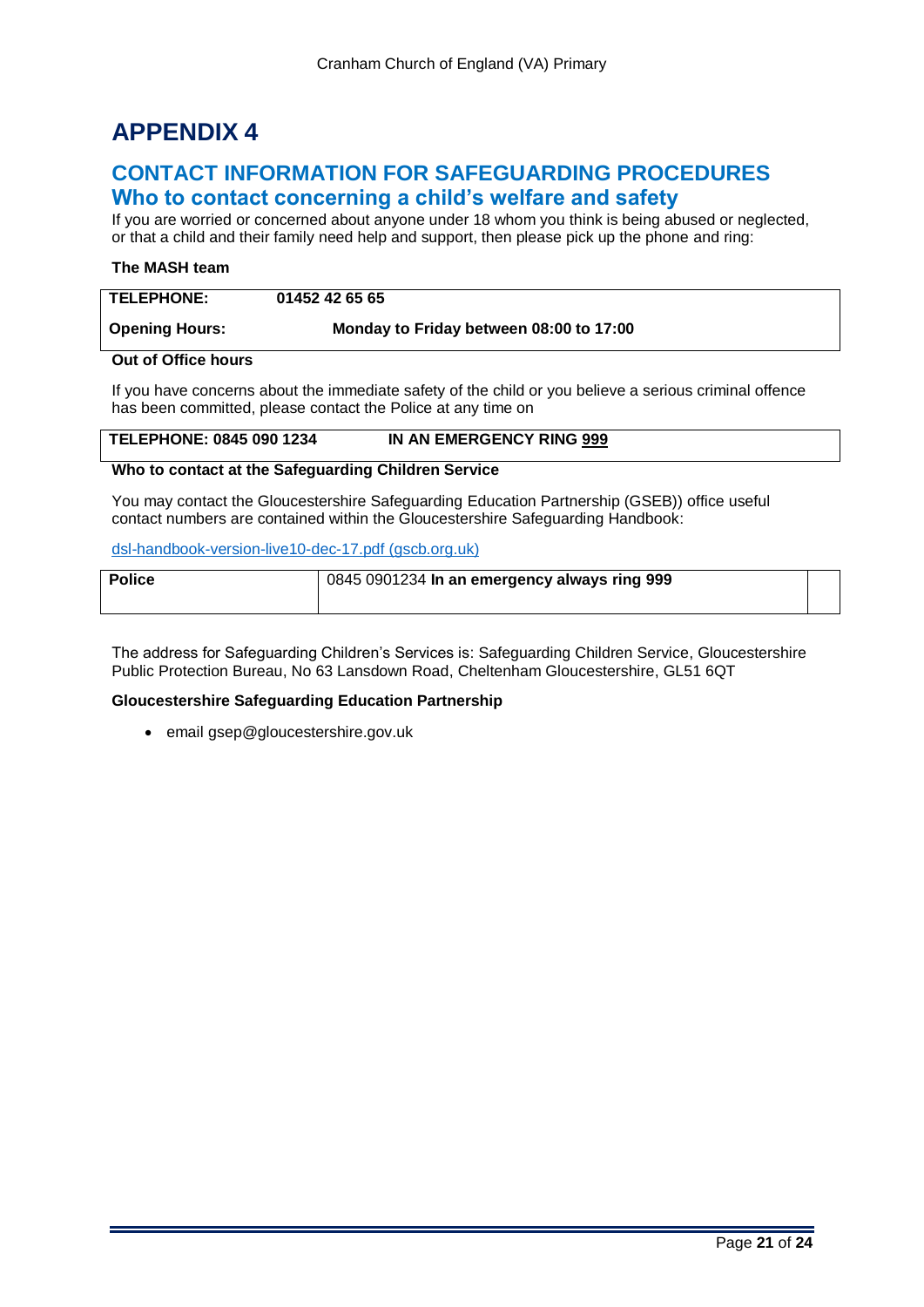# <span id="page-21-1"></span><span id="page-21-0"></span>**MULTI AGENCY ARRANGEMENTS**

### <span id="page-21-2"></span>**Multi Agency Public Protection Arrangements (MAPPA)**

Applicable in the event that the school needed to be involved in the assessment and management of a high-risk offender; for example, where there are concerns about a sex offender having an association of some kind with the School or where there are serious concerns about violence against a child or young person.

The multi-agency public protection arrangements ensure the assessment and management of offenders who are required to register as convicted sex offenders, violent offenders who receive a prison sentence of 12 months or more and other offenders who are assessed as posing a high risk of serious harm. The assessment of serious harm includes risk to children, known adults, public, staff, self.

The police, probation and prison service are the lead agencies, with other agencies including CYPD and education settings, having a statutory duty to cooperate. Multi-agency meetings are convened to share relevant information and produce a plan on how the identified risks can be managed. These meetings are similar in format to child protection conferences; however, the offender will not always be aware that the meetings are taking place and will not be invited to attend.

The multi-agency public protection arrangements are overseen by a Strategic Management Board. Membership includes the Lead for Child Protection from CYPD. There are links between the Multi-Agency Public Protection Arrangements and the GSCB. A MAPPA report is produced annually and can be obtained from the Home Office website. [\(www.probation.homeoffice.gov.uk\)](http://www.probation.homeoffice.gov.uk/)

### <span id="page-21-3"></span>**Multi Agency Risk Assessment Conference (MARAC)**

MARAC meetings are held in county daily to discuss high level incidences of domestic abuse. Meetings are held in 4 localities;

- Cheltenham and Tewkesbury,
- Gloucester,
- Forest,
- Stroud and Cotswolds.

The purpose of MARACs is 'to share information to increase the safety, health and well-being of victims - adults and their children, to construct jointly and implement a risk management plan that provides professional support to all those at risk and that reduces the risk of harm.'

Please see www.caada.org.uk for more information about the process and to view the **Education toolkit for MARAC.**

Currently Education representatives do not attend any of the four MARACs. Instead if the MARAC decide to disclose to the school in question, the action will be for the Health Representative to disclose and inform the school Nurse with the relevant information agreed at MARAC. The school Nurse may then disclose to the school, by way of the Designated Safeguarding Lead or offer the support directly to the child. However, Gloucestershire Police are working with the GSCB to improve this procedure and ensure that educational settings are represented themselves at MARACs.

Under the current MARAC process, should a DDSL within a school want to know whether a child has been known to a MARAC meeting, it is the responsibility of the DDSL to make those enquiries with the Central Request for service Unit at Gloucestershire Public Protection Bureau, 01242 247999, [cruenquireies@gloucestershire.pnn.police.uk](mailto:cruenquireies@gloucestershire.pnn.police.uk)

More information on this process can be obtained from Faye Kamara-Strategic County Domestic Abuse and Sexual Violence Co-ordinator, [faye.kamara@gloucestershire.pnn.police.uk](mailto:faye.kamara@gloucestershire.pnn.police.uk) or 01242 247933.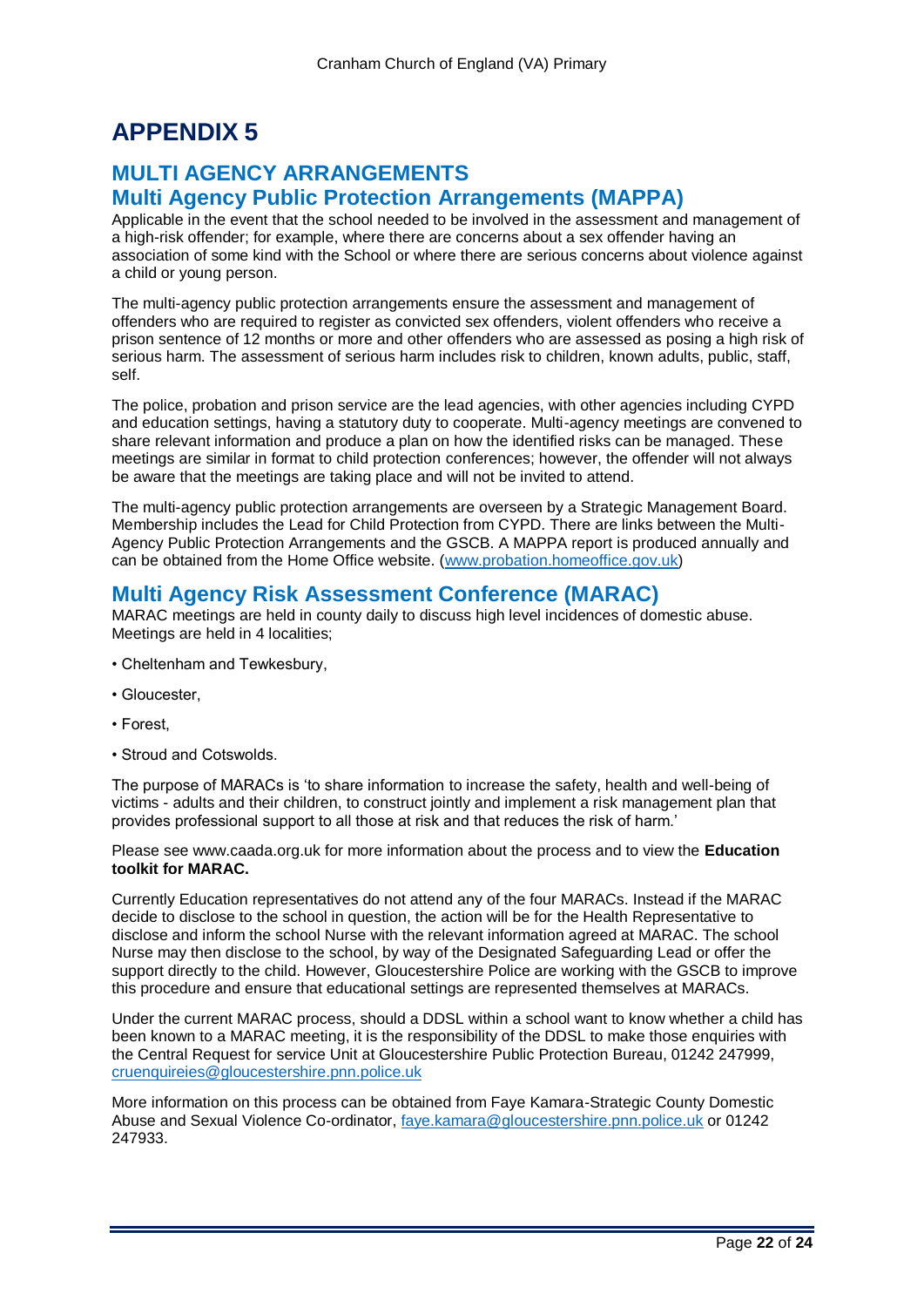# <span id="page-22-0"></span>**Children with Child Protection Plans**

#### **(previously called being on the Child Protection Register)**

Children with Child Protection Plans will require additional support and monitoring. The Social Care Department will inform the School if it receives a child with a plan and accompanying records should follow from the child's previous school. The School will support such pupils in accordance with the pupil's child protection plan. The Child Protection Officer will notify the relevant social worker if there is an unexplained absence of more than two days of a pupil who has a child protection plan.

Where children have a Child Protection Plan and leave one school for another, the designated person must inform the receiving school and the key worker at the Social Care Department. If the child leaves the School with no receiving school, details should be passed to the principal Education Welfare Office.